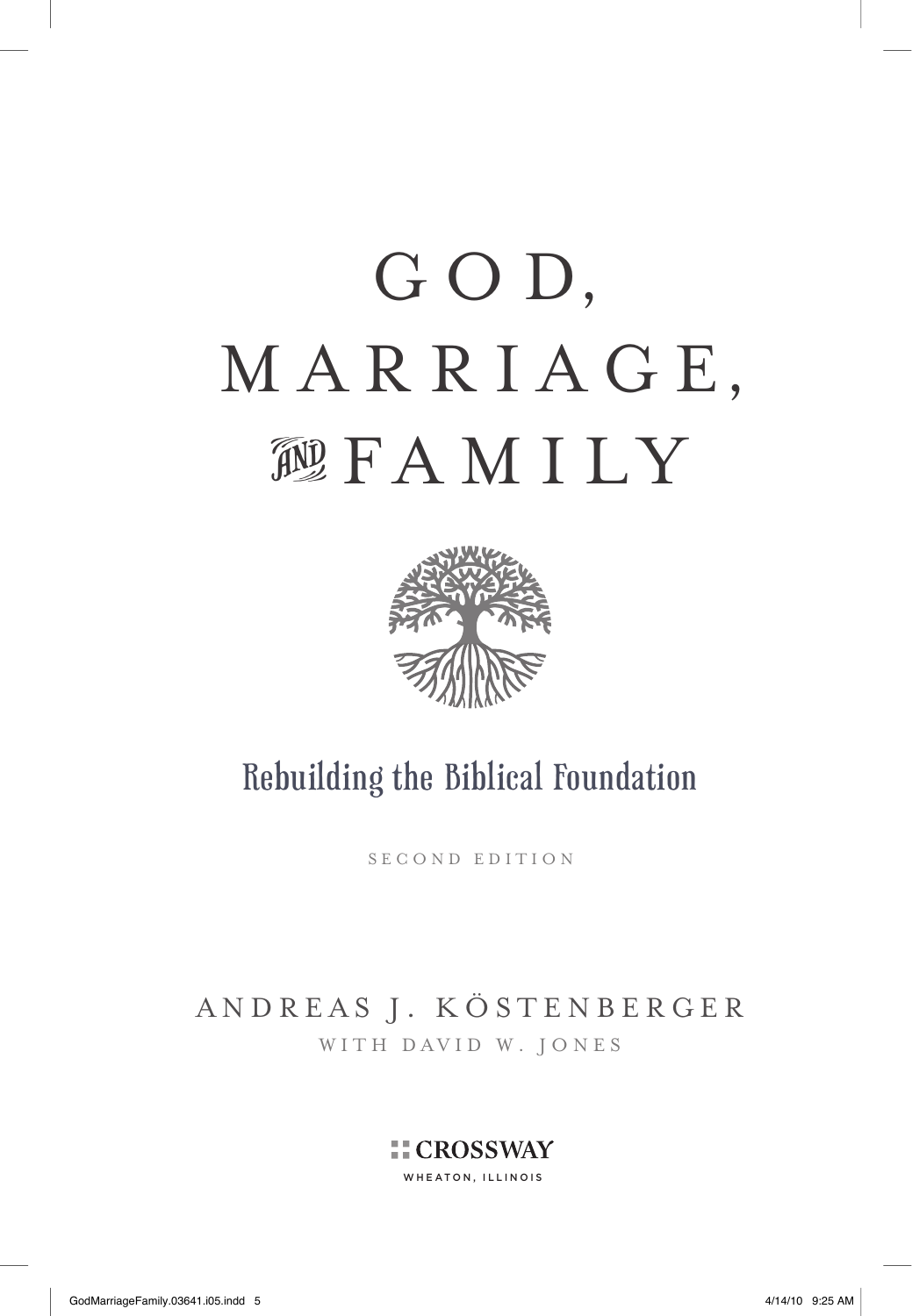*God, Marriage, and Family: Rebuilding the Biblical Foundation, Second Edition* Copyright © 2004, 2010 by Andreas J. Köstenberger and David W. Jones

Published by Crossway 1300 Crescent Street

Wheaton, Illinois 60187

All rights reserved. No part of this publication may be reproduced, stored in a retrieval system, or transmitted in any form by any means, electronic, mechanical, photocopy, recording, or otherwise, without the prior permission of the publisher, except as provided for by USA copyright law.

First printing of second edition, 2010.

Cover design: Amy Bristow

Cover photo: iStock

Printed in the United States of America

See page 378 for Scripture permissions.

Trade paperback ISBN: 978-1-4335-0364-1

PDF ISBN: 978-1-4335-2299-4

Mobipocket ISBN: 978-1-4335-2300-7

ePub ISBN: 978-1-4335-2285-7

#### **Library of Congress Cataloging-in-Publication Data**

Köstenberger, Andreas J., 1957– God, marriage, and family : rebuilding the biblical foundation / Andreas J. Köstenberger, with David Jones.—2nd ed. p. cm. Includes bibliographical references and index. ISBN: 978-1-4335-0364-1 (tpb) 1. Marriage—Biblical teaching. 2. Families—Biblical teaching. 3. Marriage—Religious aspects—Christianity. 4. Families—Religious aspects-Christianity. I. Jones, David W. (David Wayne), 1973-II. Title. BS680.M35K67 2010 261.8'3581—dc22 2009047374 Crossway is a publishing ministry of Good News Publishers. VP 20 19 18 17 16 15 14 13 12 11 10 15 14 13 12 11 10 9 8 7 6 5 4 3 2 1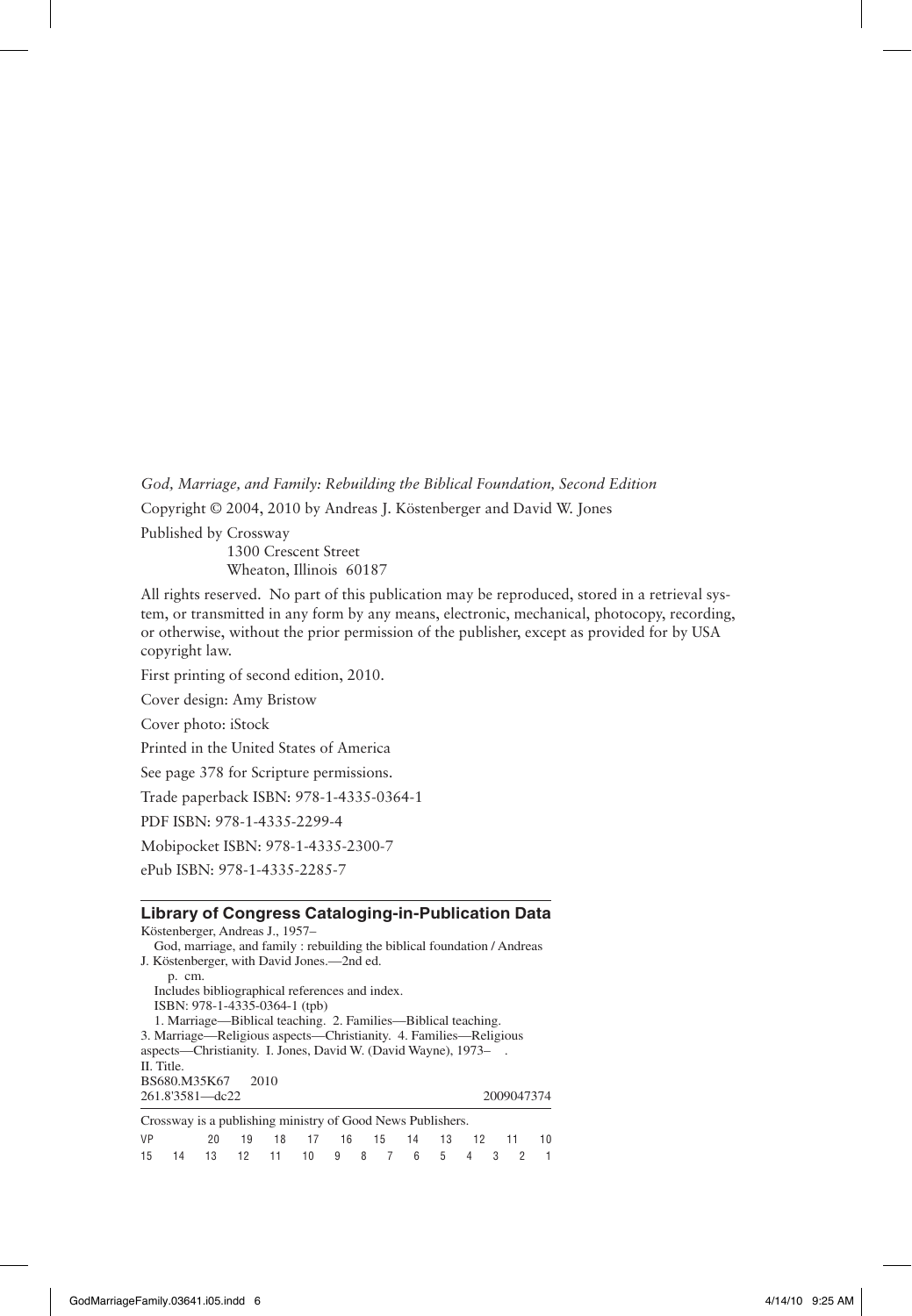### **CONTENTS**

| List of Charts                                             |                                                                                                         |     |
|------------------------------------------------------------|---------------------------------------------------------------------------------------------------------|-----|
| Foreword to the First Edition                              |                                                                                                         |     |
| Preface to the Second Edition                              |                                                                                                         |     |
| 1                                                          | The Current Cultural Crisis: Rebuilding the Foundation                                                  | 15  |
| 2                                                          | Leaving and Cleaving: Marriage in the Old Testament                                                     | 21  |
| 3                                                          | No Longer Two, but One: Marriage in the New Testament                                                   | 51  |
| $\overline{4}$                                             | The Nature of Marriage and the Role of Sex in Marriage:<br>God's Purpose for Making Man Male and Female | 69  |
| 5                                                          | The Ties That Bind: Family in the Old Testament                                                         | 85  |
| 6                                                          | The Christian Family: Family in the New Testament                                                       | 99  |
| 7                                                          | To Have or Not to Have Children: Special Issues<br>Related to the Family, Part 1                        |     |
| 8                                                          | Requiring the Wisdom of Solomon: Special Issues<br>Related to the Family, Part 2                        | 139 |
| 9                                                          | Undivided Devotion to the Lord: The Divine Gift<br>of Singleness                                        | 167 |
| 10                                                         | Abandoning Natural Relations: The Biblical Verdict<br>on Homosexuality                                  | 199 |
| 11                                                         | Separating What God Has Joined Together:<br>Divorce and Remarriage                                      | 223 |
| 12                                                         | Faithful Husbands: Qualifications for Church Leadership                                                 | 239 |
| 13                                                         | God, Marriage, Family, and the Church: Learning to Be<br>the Family of God                              | 249 |
| 14                                                         | Uniting All Things in Him: Concluding Synthesis                                                         | 269 |
| Appendix: The "Exception Clause" and the Pauline Privilege |                                                                                                         | 275 |
| For Further Study: Helpful Resources                       |                                                                                                         |     |
| <b>Notes</b>                                               |                                                                                                         |     |
| General Index                                              |                                                                                                         |     |
| Scripture Index                                            |                                                                                                         |     |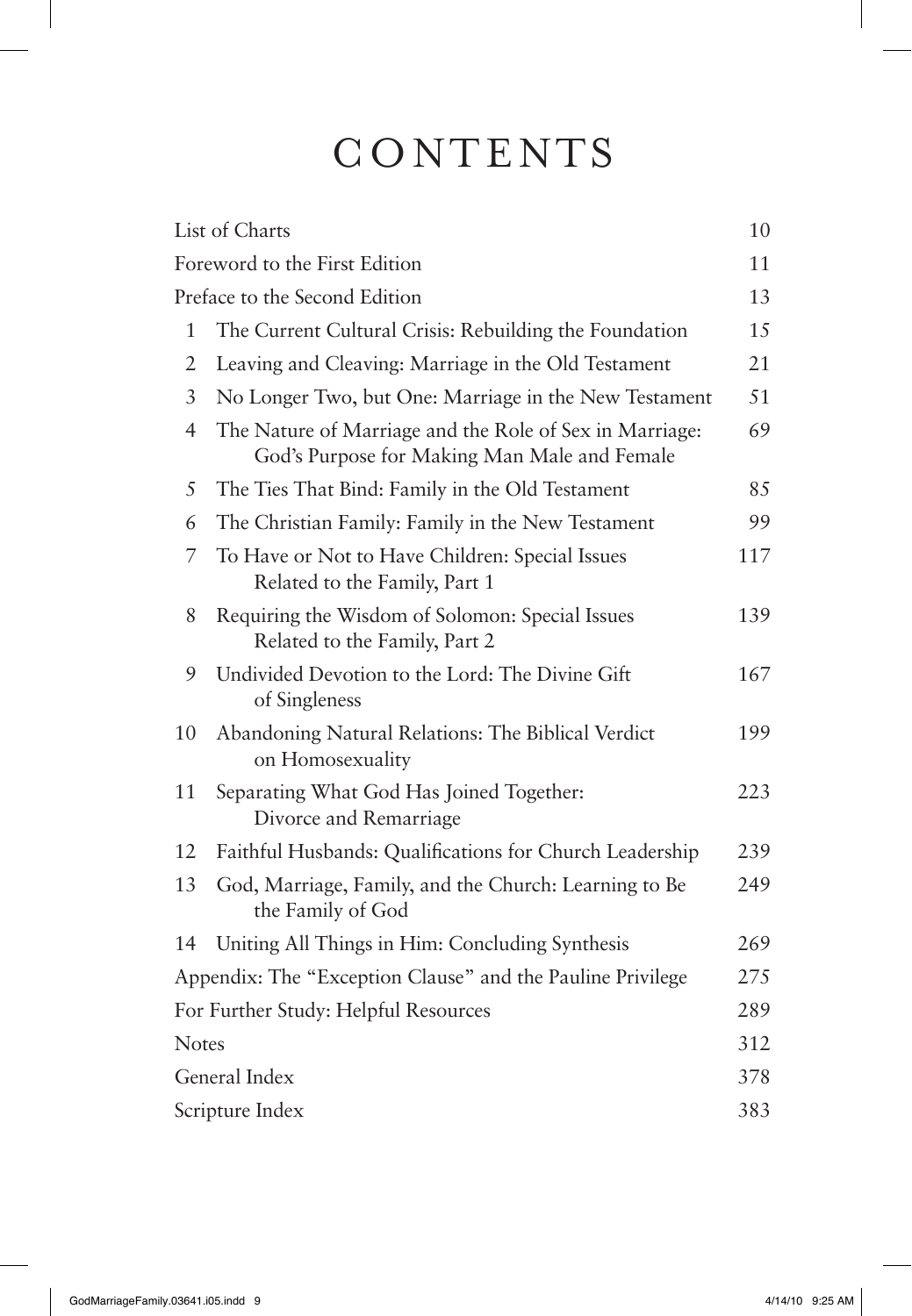### LIST OF CHARTS

#### **CHARTS**

| The Different Ways in Which God's Ideal for Marriage in<br>Genesis 2:24 Was Compromised in the History of Israel         | 31         |
|--------------------------------------------------------------------------------------------------------------------------|------------|
| The Three OT Uses of the Hebrew Word for "Desire"                                                                        | 43         |
| Principles of Marriage from Paul's Letter to the Ephesians                                                               | 62         |
| Three Models of the Nature of Marriage                                                                                   | 75         |
| The Roles and Responsibilities in a Household according to Scripture                                                     | 111        |
| Acceptable and Unacceptable Forms of Birth Control                                                                       | 128        |
| Artificial Reproductive Technologies (ART) and Potential Problems                                                        | 134        |
| Advantages and Weaknesses of a "Method" Approach to Parenting                                                            | 141        |
| Spiritual Warfare and Marriage and the Family                                                                            | 163        |
| Marital Status Trends                                                                                                    | 168        |
| Singleness in the Old and New Testaments                                                                                 | 174        |
| A Biblical Theology of Singleness: From Creation to the Final State                                                      | 198        |
| The Vice Lists Referring to Homosexuality in 1 Corinthians<br>and 1 Timothy                                              | 210        |
| Pro-homosexual Interpretations of Biblical Passages on Homosexuality<br>and Their Weaknesses                             | 220        |
| Differences of Views between the Schools of Shammai and Hillel<br>and Jesus Concerning Divorce                           | 229        |
| Interpretations of the Phrase Mias Gynaikas Andra in<br>1 Timothy 3:2, 12; Titus 1:6                                     | 243        |
| Differences between the "Divorce for Adultery or Sexual Immorality"<br>View and the "No Divorce, No Remarriage" Position | $284 - 85$ |
| The "Remarriage" and "No Remarriage" Positions in 1 Corinthians 7                                                        | 288        |

 $\overline{\phantom{a}}$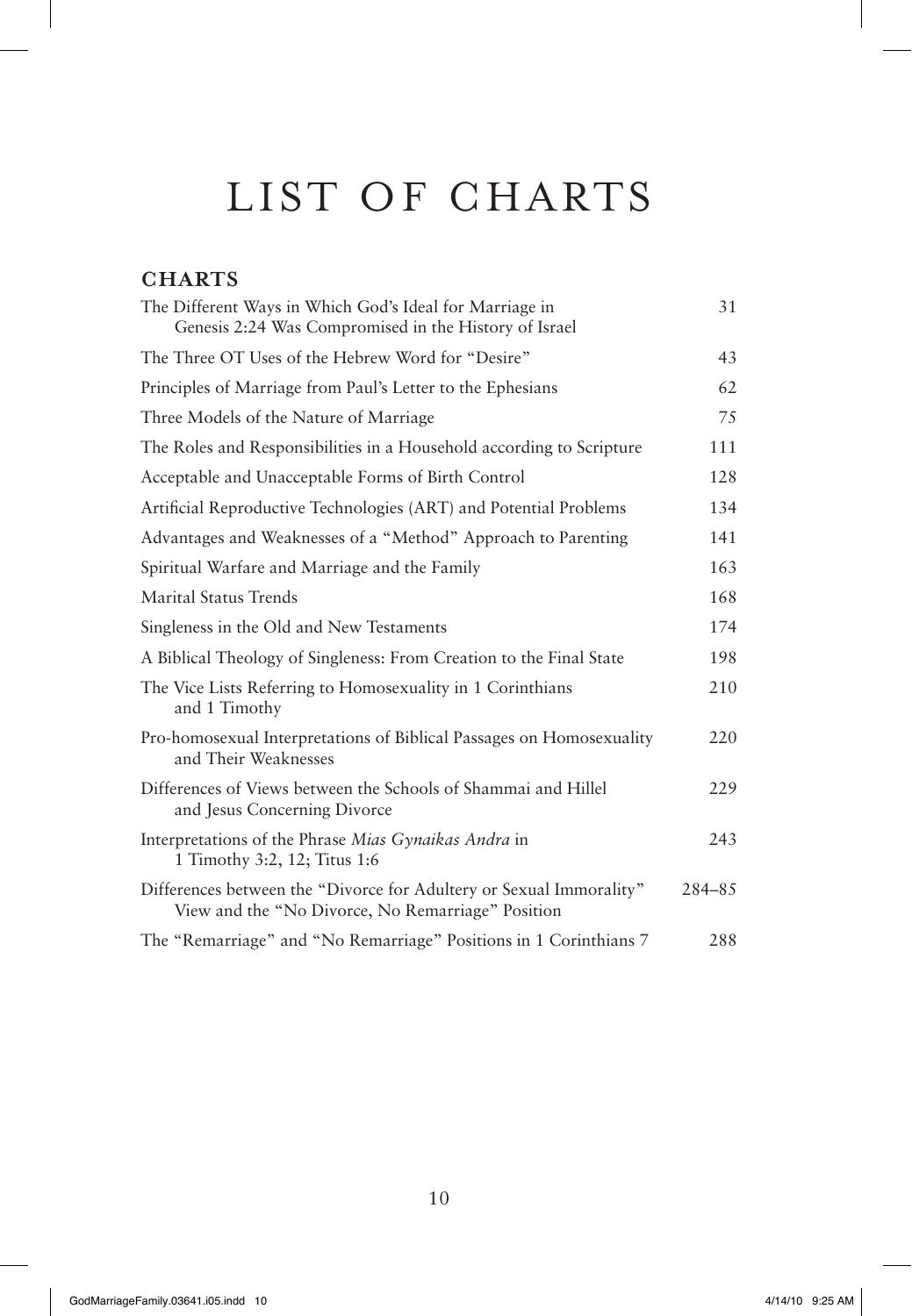## PREFACE TO THE SECOND EDITION

Five years have passed since the publication of *God, Marriage, and Family*. We are so grateful for the way the Lord has chosen to use this volume for his glory. We attribute the overwhelmingly positive response to our book to the fact that our primary purpose has been, as the subtitle suggests, to return to the biblical foundation of marriage and family in God's Word, and we are convinced that it is this desire to learn from our Creator and Redeemer what is God's plan for marriage and the family that our Lord chose to honor. By way of brief summary, the need for the publication of a second edition so soon after the first arose on account of the following factors.

First, we wanted to incorporate the many constructive suggestions for additions we received from a variety of sources, including reviewers, students, and other readers. Second, a steady stream of publications on marriage and the family has continued to appear, and we wanted to keep our volume up to date. Third, controversy erupted on several of the topics addressed in our book, such as divorce and remarriage and singleness. This, too, called for an update. Fourth, there were certain smaller but important topics we did not explicitly or extensively address in the first edition, such as parenting teens, that upon further reflection seemed to merit more extended treatment, and we have added such in the second edition.

In addition, the last few years witnessed the growth of a movement related to marriage and the family sometimes called the "familyintegrated church approach" that requires evaluation from a biblical and theological perspective. Admittedly, adjudicating the strengths and weaknesses of any new movement such as this is not an easy task, in part because the movement is anything but monolithic and also because any such assessment calls for the application of biblical principles and the judicious evaluation of a variety of hermeneutical, theological, and cultural factors. Nevertheless, we felt that we should attempt such an assessment,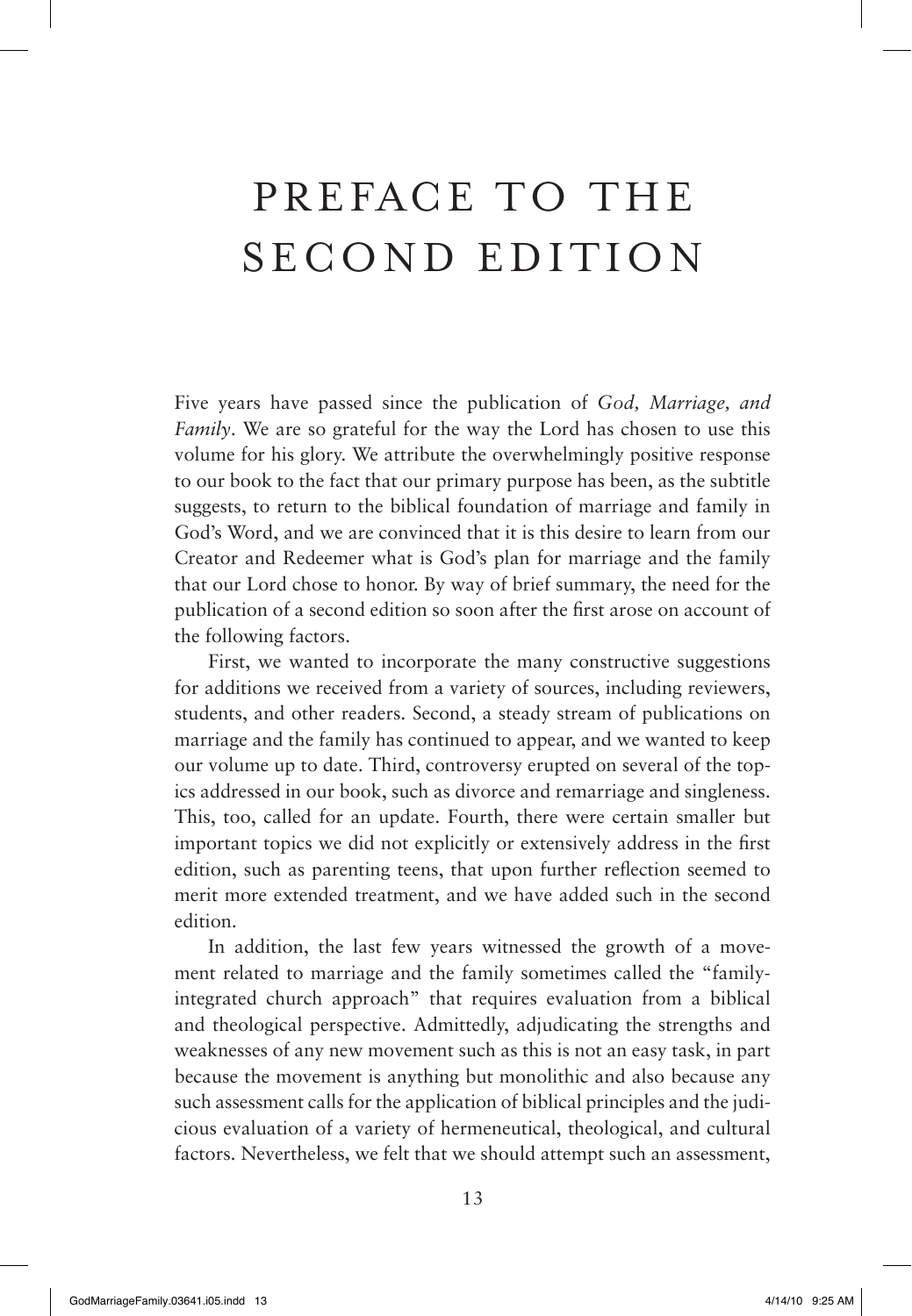#### *Preface*

however preliminary, in order to provide some much-needed guidance in this eminently vital area of church life.

For ease of reference, then, here is a summary of the new features in the second edition of *God, Marriage, and Family*:

• A new chapter on marriage, family, and the church (including an assessment of the "family-integrated church approach").

• A summary of recent debates on physical discipline of children, singleness, homosexuality, and divorce and remarriage.

• New sections on the theology of sex and parenting teens.

• A new streamlined format for the chapter on divorce and remarriage, where emphasis is placed upon the divine design of the permanence of marriage and more technical material was put in an appendix.

• Incorporation of discussion of important recent articles and monographs on marriage and the family, such as Christopher Ash's *Marriage: Sex in the Service of God* and Barry Danylak's *A Biblical Theology of Singleness*.

• Updated bibliographies and endnote references.

• Many other smaller adjustments in response to reviewer comments, student feedback, and other constructive criticisms we received subsequent to the publication of the first edition.

It is our hope that with these additions and improvements, *God, Marriage, and Family* will continue to serve readers who are willing to return to the biblical foundation, persuaded, as we are, that marriage and the family are not man's idea but God's and that for this reason those who conduct their marriages and families without reference to the Instructor's Manual do so at their own peril and at the loss of the glory of God. "Now to him—the Father, from whom every family in heaven and on earth is named—who is able to do far more abundantly than all that we ask or think, according to the power at work within us, to him be glory in the church and in Christ Jesus throughout all generations, forever and ever. Amen" (Eph. 3:14, 20–21).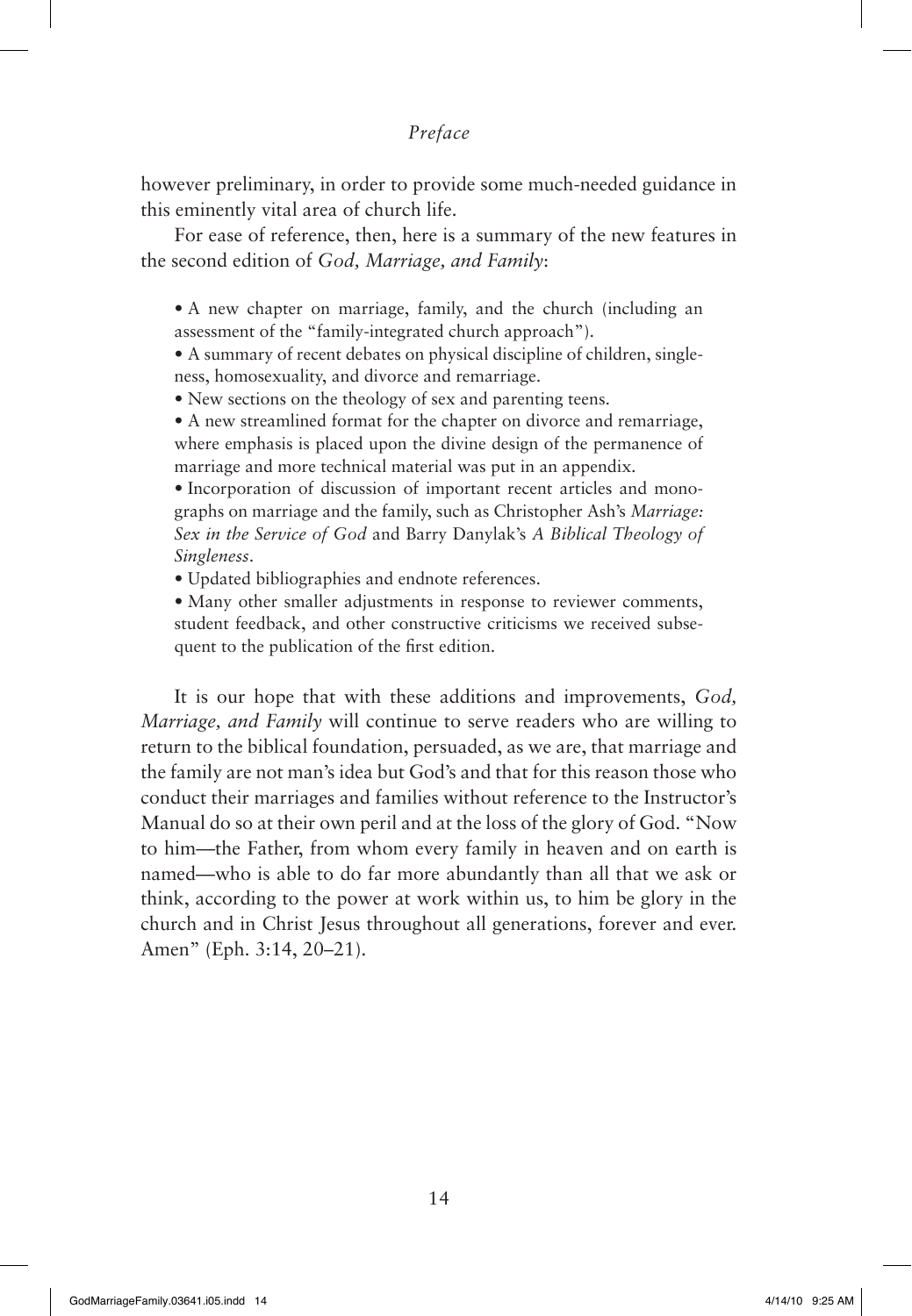

# THE CURRENT CULTURAL CRISIS: Rebuilding the Foundation

For the first time in its history, Western civilization is confronted with the need to *define* the meaning of the terms *marriage* and *family*. What until now has been considered a "normal" family, made up of a father, a mother, and a number of children, has in recent years increasingly begun to be viewed as one among several options, which can no longer claim to be the only or even superior form of ordering human relationships. The Judeo-Christian view of marriage and the family with its roots in the Hebrew Scriptures has to a significant extent been replaced with a set of values that prizes human rights, self-fulfillment, and pragmatic utility on an individual or societal level. It can rightly be said that marriage and the family are institutions under siege in our world today, and that with marriage and the family, our very civilization is in crisis.

The current cultural crisis, however, is merely symptomatic of a deepseated *spiritual* crisis that continues to gnaw at the foundations of our once-shared societal values. If God the creator in fact, as the Bible teaches, instituted marriage and the family, and if there is an evil being called Satan who wages war against God's creative purposes in this world, it should come as no surprise that the divine foundation of these institutions has come under massive attack in recent years. Ultimately, we human beings, whether we realize it or not, are involved in a cosmic spiritual conflict that pits God against Satan, with marriage and the family serving as a key arena in which spiritual and cultural battles are fought. If, then, the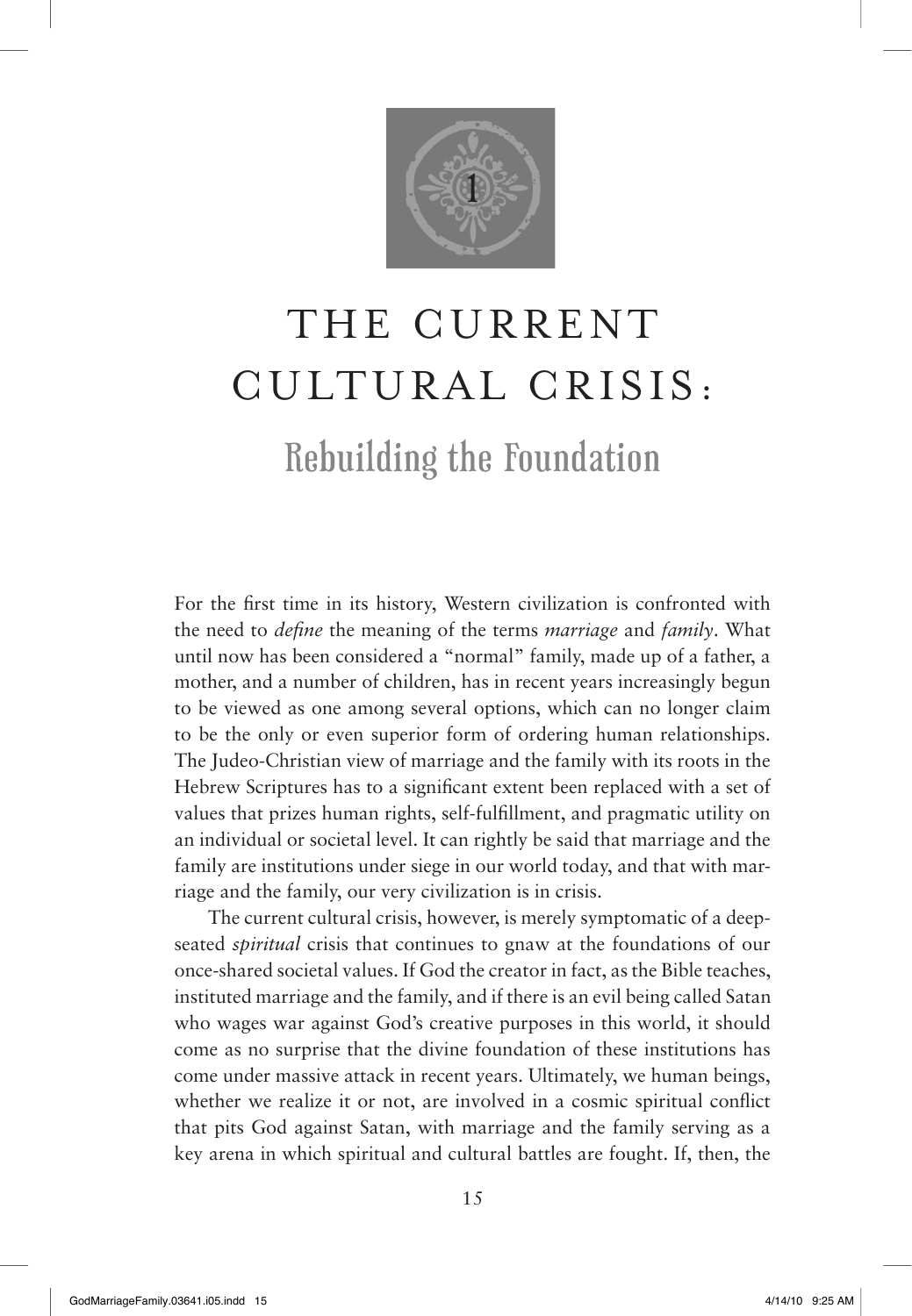*cultural* crisis is symptomatic of an underlying *spiritual* crisis, the solution likewise must be spiritual, not merely cultural.

In *God, Marriage, and Family*, we hope to point the way to this spiritual solution: a return to, and rebuilding of, the biblical foundation of marriage and the family. God's Word is not dependent on man's approval, and the Scriptures are not silent regarding the vital issues facing men and women and families today. In each of the important areas related to marriage and the family, the Bible offers satisfying instructions and wholesome remedies to the maladies afflicting our culture. The Scriptures record the *divine institution* of marriage and present a *Christian theology* of marriage and parenting. They offer insight for decision making regarding abortion, contraception, infertility, and adoption. They offer helpful guidance for those who are single or unmarried and address the major threats to marriage and the family: homosexuality and divorce.

#### **THE CURRENT CONFUSION OVER MARRIAGE AND THE FAMILY**

Measured against the biblical teaching on marriage and the family, it seems undeniable that Western culture is decaying. In fact, the past few decades have witnessed nothing less than a major paradigm shift with regard to marriage and the family. The West's Judeo-Christian heritage and foundation have largely been supplanted by a *libertarian ideology* that elevates human freedom and self-determination as the supreme principles for human relationships. In their confusion, many hail the decline of the biblical-traditional model of marriage and the family and its replacement by new competing moralities as major progress. Yet the following list of adverse effects of unbiblical views of marriage and the family upon society demonstrates that replacing the biblical-traditional model of marriage and the family with more "progressive" ones is detrimental even for those who do not view the Bible as authoritative.

One of the negative consequences of the erosion of the biblicaltraditional model are skyrocketing *divorce* rates. However, the costs of divorce are troubling, not only for the people involved—especially children—but also for society at large. While children may not show ill effects of the trauma of divorce in the short run, serious negative longterm consequences have been well documented. *Sex outside of marriage*, because it does not occur within the secure environment of an exclusive lifetime commitment, also exerts a heavy price from those who engage in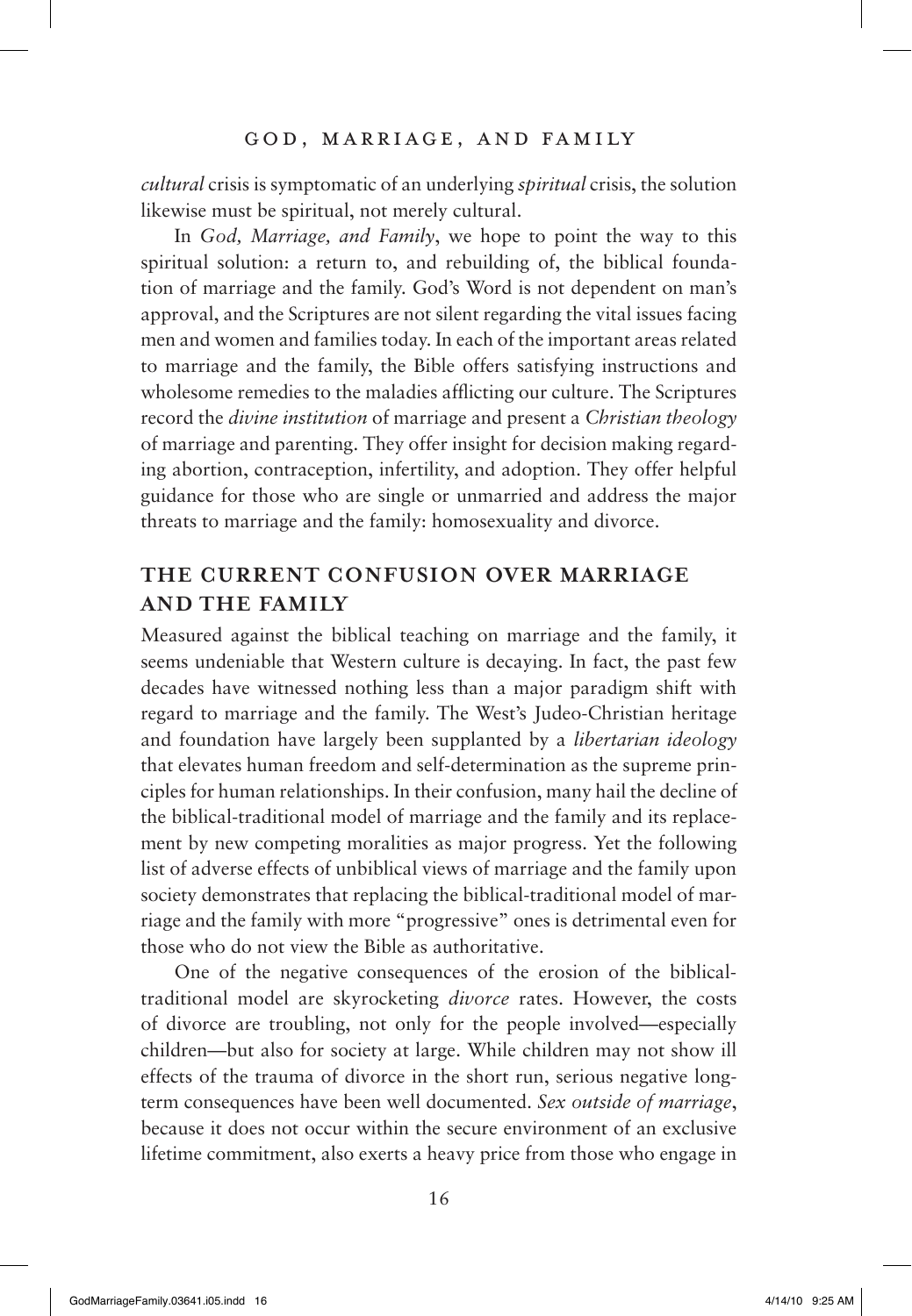#### *The Current Cultural Crisis*

adulterous or otherwise illicit sexual relationships. Teenage pregnancies and abortion are the most glaring examples. While pleasurable in the short run, sex outside of marriage takes a heavy toll both psychologically and spiritually and contributes to the overall insecurity and stress causing the destabilization of our cultural foundation. *Homosexuality* deprives children in households run by same-sex partners of primary role models of both sexes and is unable to fulfill the procreative purposes God intended for the marriage union. *Gender-role confusion*, too, is an increasingly serious issue; many men and women have lost the concept of what it means to be masculine or feminine. This results in a loss of the complete identity of being human as God created us, male and female. Our sex does not merely determine the form of our sex organs but is an integral part of our entire being.

These few examples illustrate the disturbing fact that the price exacted by the world as a result of its abandonment of the biblical foundations for marriage and the family is severe indeed. An integrative, biblical treatment of marriage and the family is essential to clear up moral confusion and to firm up convictions that, if acted upon, have the potential of returning the church and culture back to God's intentions for marriages and families.

#### **THE LACK OF BIBLICAL, INTEGRATIVE CHRISTIAN LITERATURE ON MARRIAGE AND THE FAMILY**

It is not only the world that is suffering the consequences of neglecting the Creator's purposes for marriage and the family. The church, too, having lowered itself to the standard of the world in many ways, has become a part of the problem and is not offering the solutions the world needs—not that Christians are unaware of their need to be educated about God's plan for marriage and the family. An abundance of resources and activities is available. There are specialized ministries and parachurch organizations. There are marriage seminars and retreats. There are books on marriage and the family, as well as magazines, video productions, Bible studies, and official statements focusing on marriage and the family. Yet for all the church is doing in this area, the fact remains that in the end there is shockingly little difference between the world and the church. Why is this the case? We believe the reason why all the above-mentioned efforts to build strong Christian marriages and families are ineffective to such a significant extent is found, at least in part, in the *lack of commitment to*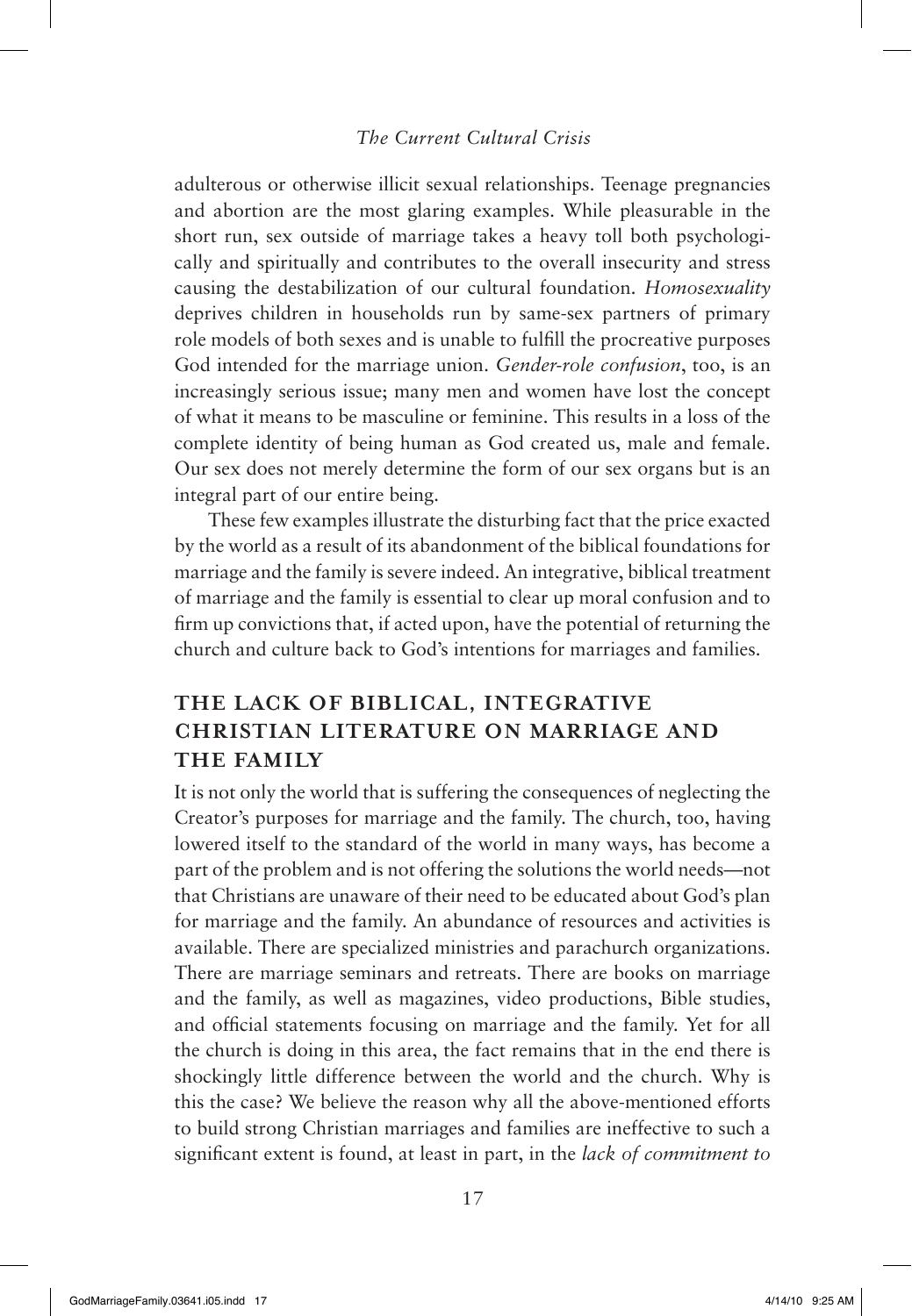*seriously engage the Bible as a whole*. The result is that much of the available Christian literature on the subject is seriously imbalanced.

Anyone stepping into a Christian or general bookstore will soon discover that while there is a plethora of books available on individual topics, such as marriage, singleness, divorce and remarriage, and homosexuality, there is *very little material* that explores on a deeper, more thoroughgoing level the entire fabric of God's purposes for human relationships. Though there is a place for books focused narrowly on one given topic to address certain specific needs, it is only when we see how the Bible's teaching on human relationships *coheres* and finds its common source in the Creator and his wise and beneficial purposes for men and women that we will have the insight and the strength to rise above our natural limitations and to embrace God's plan for human relationships in their fullness and completeness.

When a couple struggles in their marriage, they often find it helpful to focus on the more superficial remedies, such as improving their communication skills, enriching their sex life, learning better how to meet each other's needs, or similar techniques. Yet often the true cause for marital problems lies deeper. What does it mean for a man to leave his father and mother and to cleave to his wife? What does it mean for a husband and a wife to become "one flesh"? How can they be naked and not ashamed? How can it be that, once married, husband and wife are "no longer two, but one," as Jesus taught, because it is *God* who joined them together? How does sin twist and distort the roles of husband and wife, parent and child? Only if we are seeking to answer some of these deeper, underlying questions will we be adequately equipped to deal with specific challenges we face in our relationships with one another.

Yet the fact remains that many, if not most, of the plethora of popular books written on marriage and the family are theologically weak and not fully adequate in their application of sound principles of biblical interpretation. Many of these authors have PhDs in counseling or psychology but their formal training in the study of Scripture is lacking. Theological and hermeneutical naïveté gives birth to superficial diagnoses, which in turn issue in superficial remedies. It seems that the dynamics and effects of sin are poorly understood in our day. The result is that many Christian self-help books owe more to secular culture than a thoroughgoing Christian worldview. Christian, biblical counselors who take Scripture seriously and believe that diagnoses and remedies must be based on a theologically and hermeneutically accurate understanding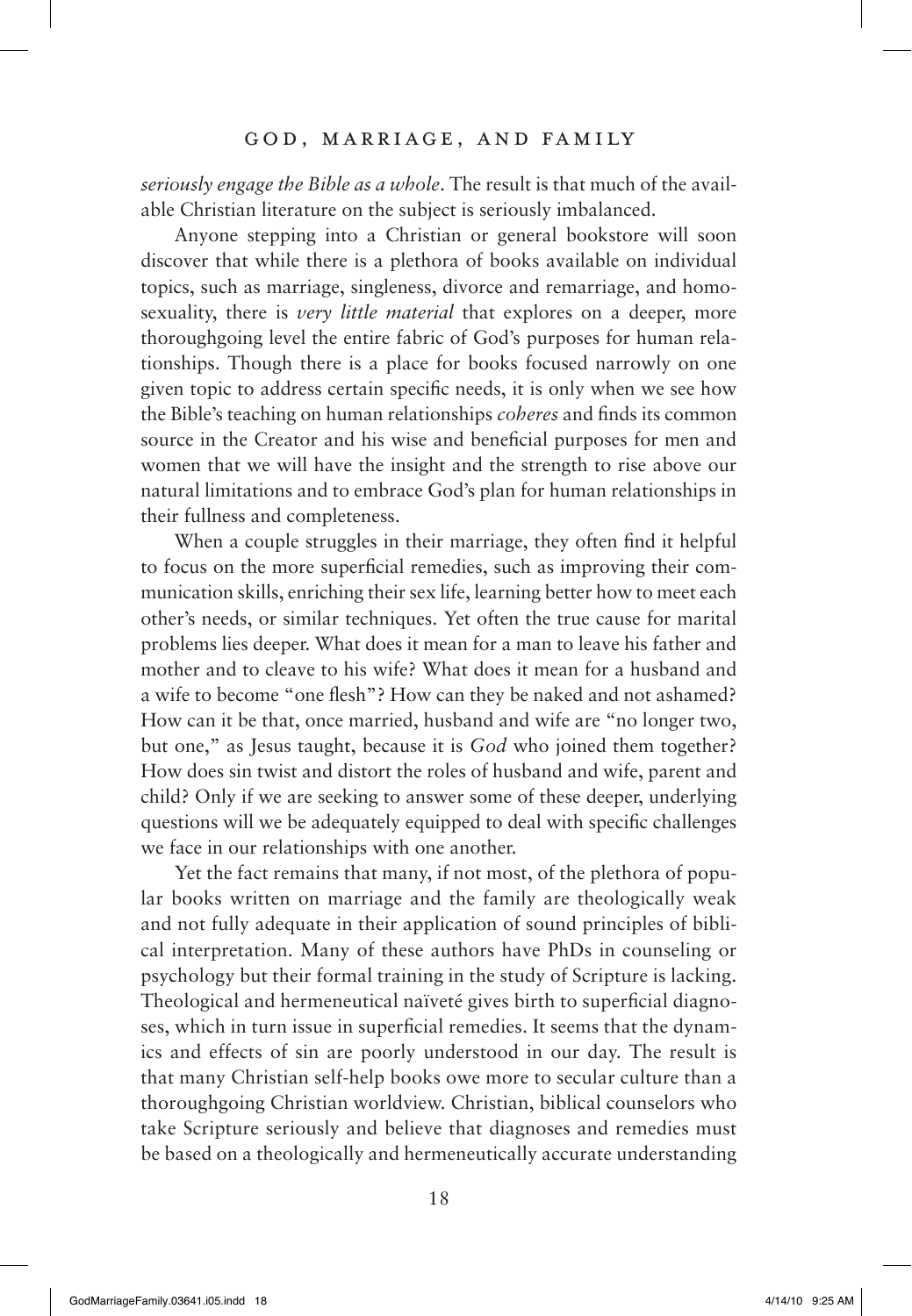#### *The Current Cultural Crisis*

of the biblical teaching on marriage and the family find this unhelpful if not positively misleading.

For this reason there remains a need for a volume that does not treat issues related to marriage and the family in isolation from one another but that shows how human fulfillment in these relationships is rooted in the divine revelation found exclusively and sufficiently in Scripture.

#### **THE CONTRIBUTION OF THIS BOOK: BIBLICAL AND INTEGRATIVE**

The authors of the present volume believe that a biblical and integrative approach most adequately represents the Bible's teaching on marriage and the family. Within the limited scope of this work, we will attempt to sketch out the contours of a "*biblical theology* of marriage and the family," that is, a presentation of what the Bible *itself* has to say on these vital topics. While we certainly do not claim to have the final word on every issue or to be infallible interpreters of the sacred Word, what we are after is decidedly *not* what *we* think marriage or family should be, based on our own preconceived notions, preferences, or traditional values, but what we believe *Scripture itself* tells us about these institutions. This, of course, requires a humble, submissive stance toward Scripture rather than one that asserts one's own independence from the will of the Creator and insists on inventing one's own rules of conduct.

In such a spirit, and placing ourselves consciously *under*, rather than *above*, Scripture, we will seek to determine in the following chapters what the Bible teaches on the various components of human relationships in an *integrative* manner: the nature of, and special issues related to, marriage and the family, childrearing, singleness, as well as homosexuality and divorce and remarriage. Because the Bible is the Word of God, which is powerful and life-transforming, we know that those who are willing to be seriously engaged by Scripture will increasingly come to know and understand God's will for marriage and the family and be able to appropriate God's power in building strong Christian homes and families. This, in turn, will both increase God's honor and reputation in this world that he has made and provide the seasoning and illumination our world needs at this time of cultural ferment and crisis with regard to marriage and the family.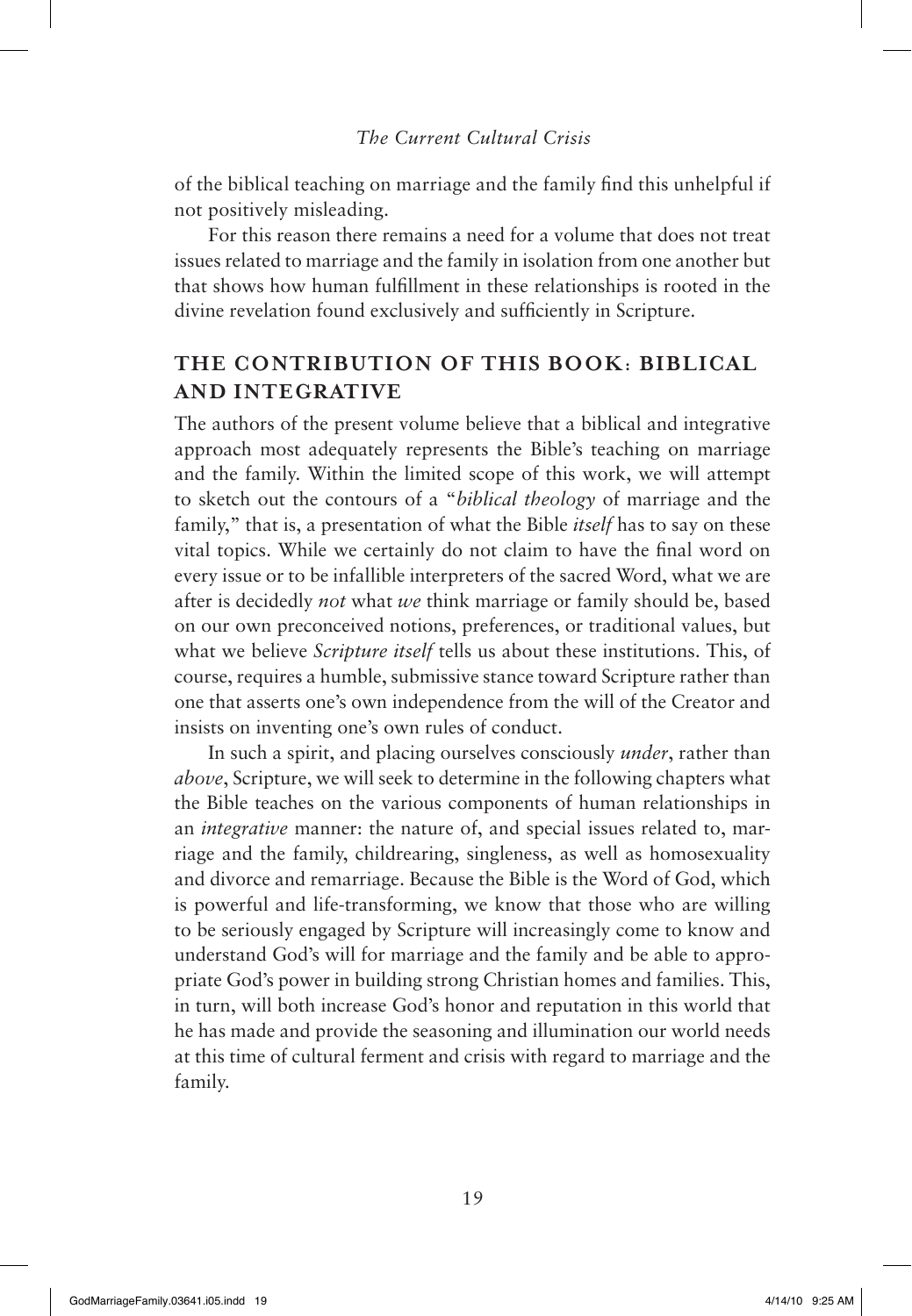

# LEAVING AND CLEAVING:

### Marriage in the Old Testament

What is God's plan for marriage? As we have seen in the previous chapter, there is considerable confusion on this point in contemporary culture. To address the prevailing cultural crisis and to strengthen Christian convictions on this issue, we must endeavor to rebuild the biblical foundations of this most intimate of human relationships.1 The treatment on marriage in the Old Testament in the present chapter will proceed along chronological, salvation-historical lines. Our study of the theme of marriage and of the Old Testament teaching on marriage takes its point of departure from the foundational narrative in Genesis 1–3, which roots the institution of marriage firmly in the will of the Creator and describes the consequences of the fall of humanity on the married couple. This is followed by a survey of Israel's subsequent history with regard to the roles of husbands and wives toward each other and traces several ways in which God's creation ideal for marriage was compromised. The last corpus under consideration is the Old Testament wisdom literature, which upholds the divine ideal for marriage in the portrait of the excellent wife in Proverbs 31 and envisions the restoration of the original husband-and-wife relationship in the Song of Solomon.

As we set out to explore the biblical teaching on marriage, it is important to remember that while this is an *important topic* in Scripture, it is not the *primary focus* of divine revelation. Both Testaments center primarily on tracing the provision of salvation by God in and through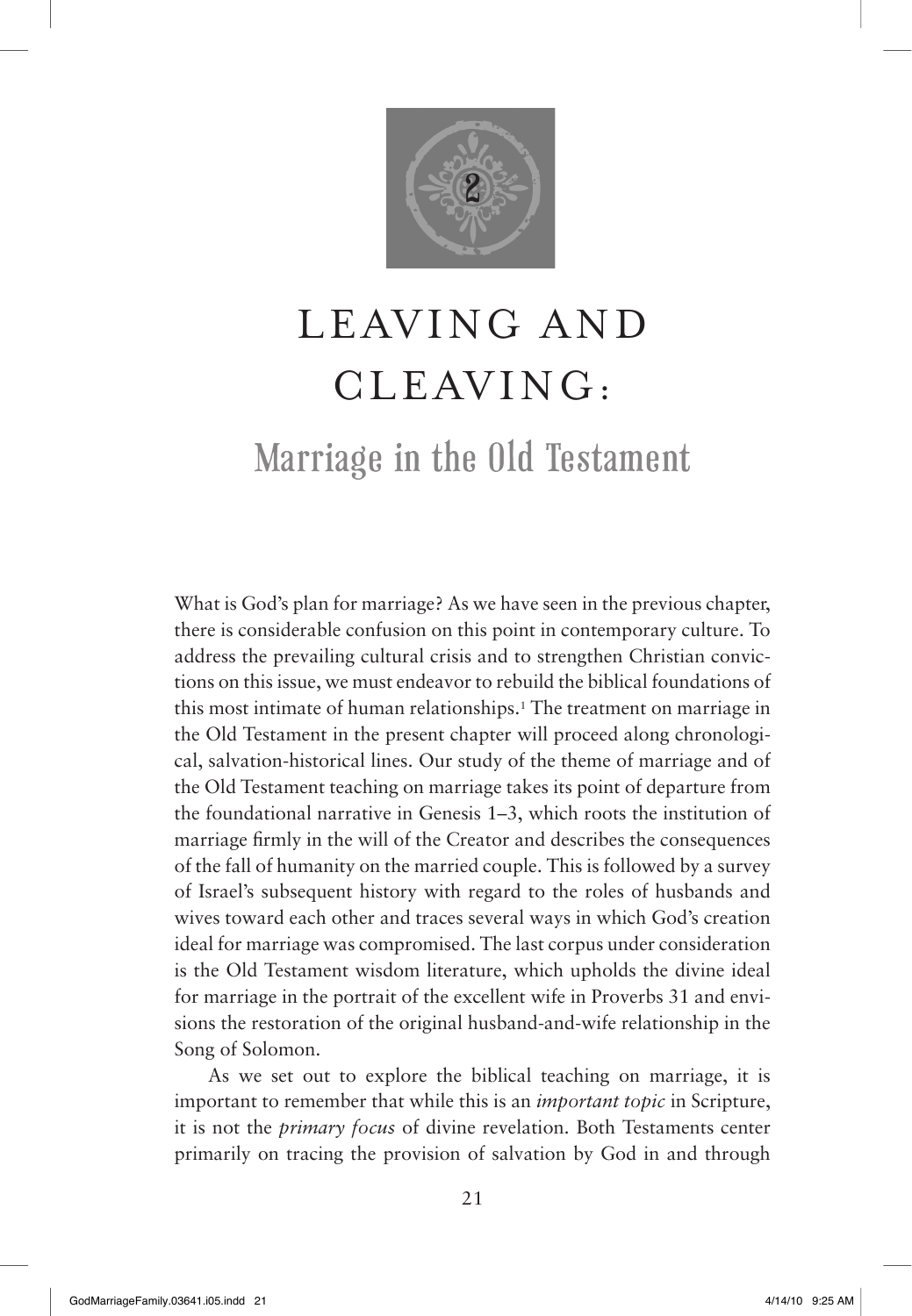Jesus Christ: in the Old Testament *prospectively* by way of promises and anticipatory patterns pointing to the coming of the Messiah, in the New Testament *retrospectively* by way of fulfillment and realization of God's provision of salvation and forgiveness in Jesus Christ. To this end, the Old Testament follows God's promises to Abraham, the giving of the law through Moses, and the Davidic line.

Yet as the history of Israel unfolds, we see various examples of godly and ungodly marriages as well as Mosaic legislation concerning various aspects of and aberrations from God's pattern for human relationships. While it is therefore salvation history, not marriage, that is the primary focus of divine revelation, the Scriptures were nonetheless "written down for our instruction" (1 Cor. 10:11; cf. 2 Tim. 3:16) and therefore provide fruitful material for study.

#### **ROOTED IN CREATION (GENESIS 1–3)**

In exploring the biblical teaching on marriage, there is no more important paradigm than God's intended pattern for marriage presented in Genesis 1–3.2 Although the book of Genesis was originally addressed to Israel's wilderness generation in preparation for entering the Promised Land, the early chapters of this book provide the parameters of the Creator's design for marriage in every age. This is reflected in Jesus' and Paul's teaching and applies to our own age as well.<sup>3</sup> Who was this God who had saved Israel from slavery in Egypt and had given the nation the law at Sinai? What are the foundational teachings on the family, societal structures, and sin?

The first three chapters of Genesis provide answers to these questions, initially from the vantage point of ancient Israel, but ultimately for every person who ever lived.4 In Genesis 1–3, the God whom Israel had come to know as Redeemer and Lawgiver is revealed as the Creator of the universe, the all-powerful, all-wise, and eternal God who spoke everything there is into being. Marriage is shown to be rooted in God's creative act of making humanity in his image as male and female. Sin is depicted as the result of humanity's rebellion against the Creator at the instigation of Satan, himself a fallen creature, and as becoming so much a part of the human nature that people ever since the fall are by nature rebelling against their Creator and his plan for their lives.

The depiction of the original creation of man and woman and the subsequent fall of humanity in Genesis 1–3 centers on at least three very important clusters of principles, which will be explored in the following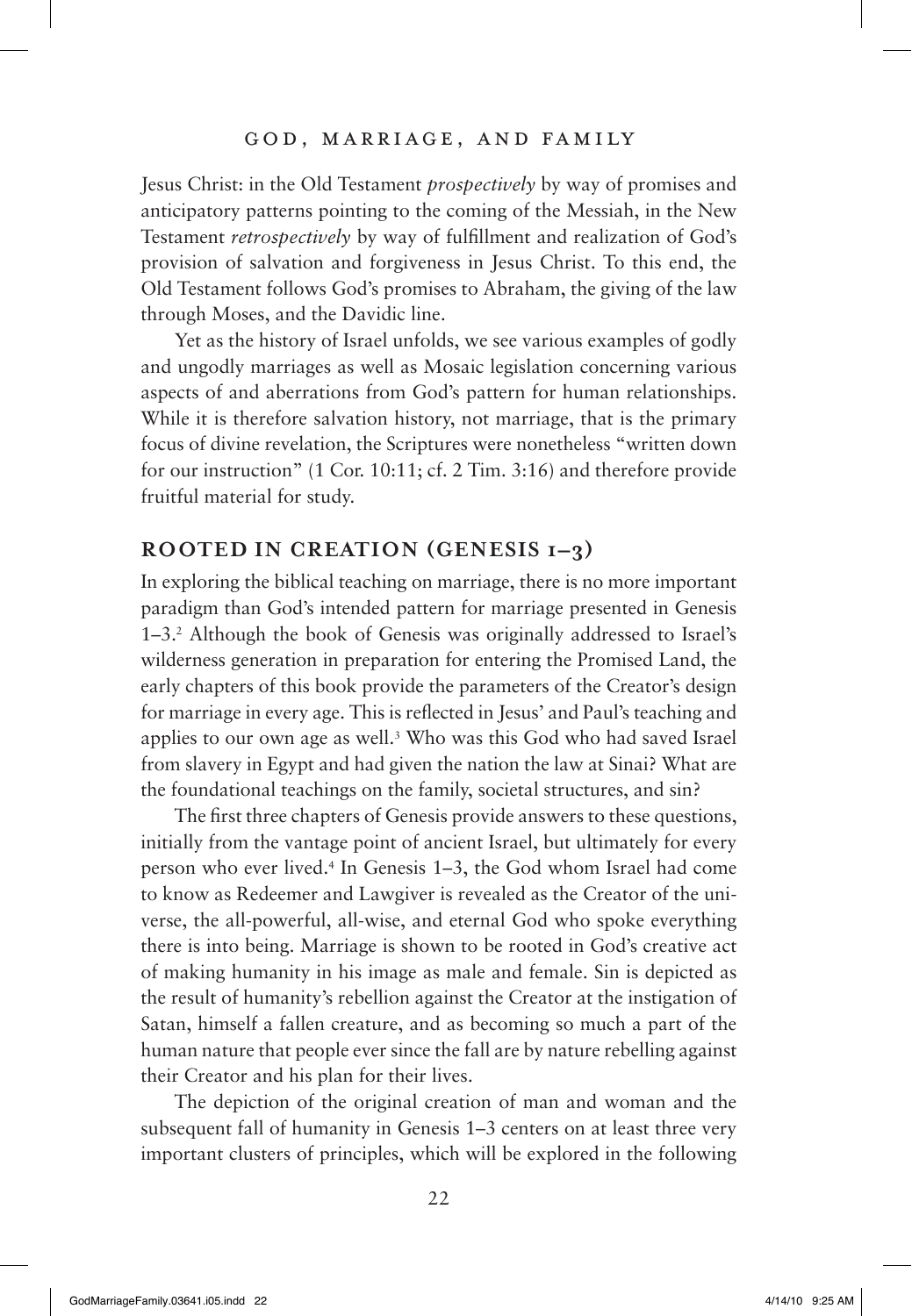discussion.<sup>5</sup> There are: (1) the man and the woman are created in God's image *to rule the earth for God*; (2) the man is created first and is given *ultimate responsibility for the marriage relationship*, while the woman is placed alongside the man as his "suitable helper"; and (3) the fall of humanity entails *negative consequences* for both the man and the woman. We will treat each of these topics in turn.

#### *Created in God's Image to Rule the Earth for God*

The fact that both men and women are *created in the likeness and image of their Creator* invests them with inestimable worth, dignity, and significance. Popular notions of what it means to be created in God's image have often been unduly influenced by Greek concepts of personality.6 Thus, God's image in the man and the woman has frequently been identified in terms of their possession of intelligence, a will, or emotions.7 While this may be presupposed or implied to some extent in Genesis  $1:27$ ,<sup>8</sup> the immediate context develops the notion of the divine image in the man and the woman in terms of *representative rule* (cf. Ps. 8:6–8).

In light of the original provenance of this text in an ancient Semitic environment, it may be significant that the erecting of a sovereign's image in a given location was tantamount to establishing that person's claim to authority and rule. According to one author:

It is precisely in his [the man's] function as a ruler that he is God's image. In the ancient East the setting up of the king's statue was the equivalent to the proclamation of his domination over the sphere in which the statue was erected (cf. Dan. 3:1, 5f.). When in the thirteenth century bc the Pharaoh Rameses II had his image hewn out of rock at the mouth of the Nahr El-kelb, on the Mediterranean north of Beirut, the image meant that he was the ruler of this area. Accordingly, man is set in the midst of creation as God's statue.<sup>9</sup>

By placing his image on the man and the woman and by setting them in a particular environment, therefore, God assigns to them the mandate of *representative rule*. This rule is the joint function of the man and the woman (note the plural pronouns in Gen. 1:28, "God blessed *them*. And God said to *them* . . . "), although the man carries *ultimate responsibility* before God as the head of the woman. While *substantive* elements of the divine image in man (that is, an analogy between the nature of God and characteristics of humans) cannot be ruled out, a *functional* understanding (humans exercising the function of ruling the earth for God) seems to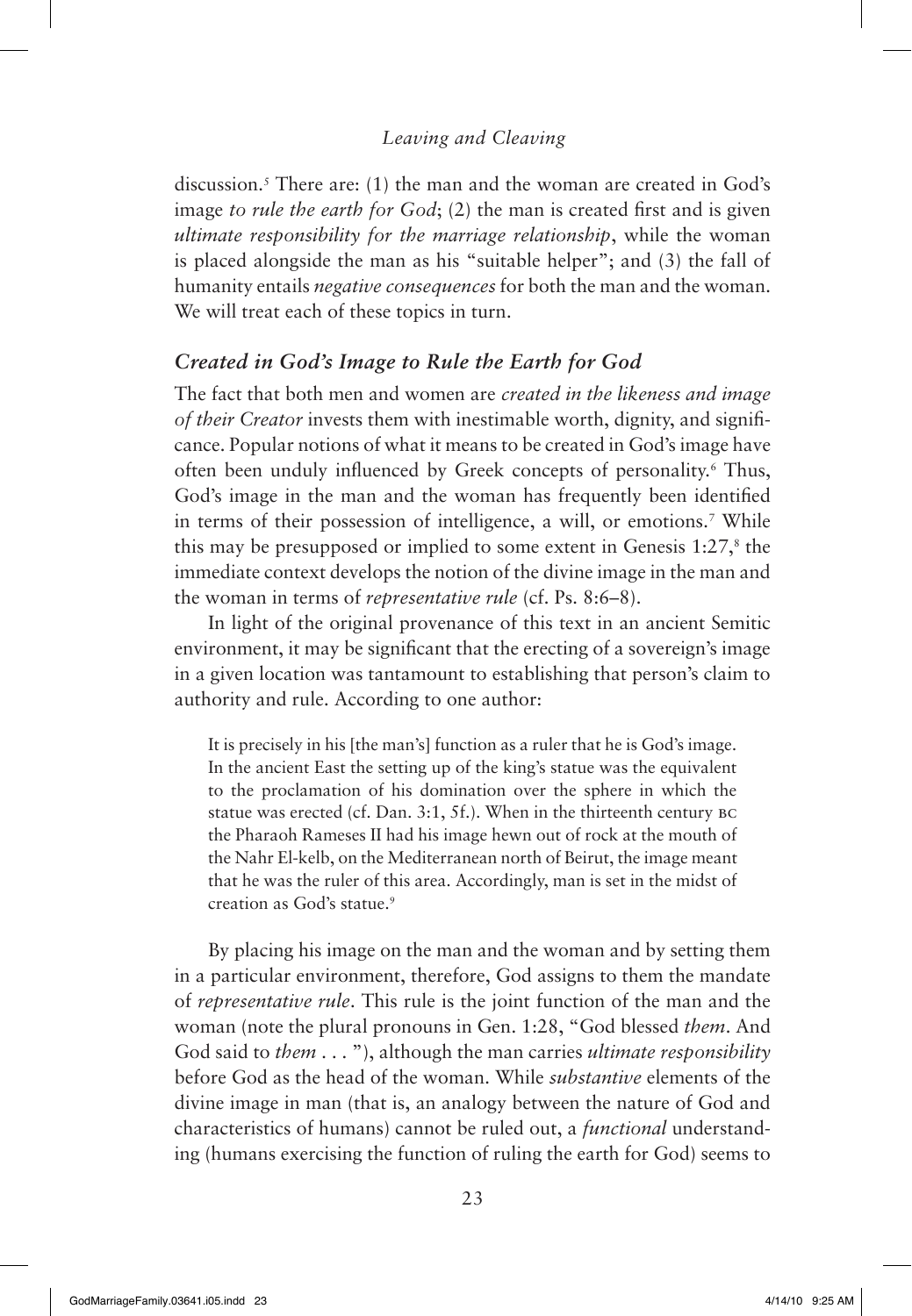reflect most accurately the emphasis in the biblical record.10 This appears to be the clear implication from the immediate context of Genesis 1:27, where creation is defined in terms of being fruitful and multiplying and subduing the earth (Gen. 1:28). The first man and the first woman were thus charged to exercise representative rule in part by *procreation*.

In this sense, then, human beings are "like God." Just as God rules over a large domain—the whole universe—so humanity is given charge of the entire earth to rule it for God. This also establishes the principle of stewardship: not the man and the woman, but God is ultimately owner of the created realm; the man and the woman are simply the divinely appointed caretakers. Moreover, this stewardship is a *joint* stewardship shared by the man and the woman. *Together* they are to exercise it according to the will and for the glory of God. *Together* they are to multiply and be stewards of the children given to them by God. And *together* they are to subdue the earth by a division of labor that assigns to the man the primary responsibility to provide for his wife and children and to the woman the care for and nurture of her family. The following discussion will continue to unfold God's good design of complementarity.

#### *The Man's Ultimate Responsibility for the Marriage and the Wife's Role as His "Suitable Helper"*

The apostle Paul's comments on Genesis 1–3 repeatedly root the man's primary responsibility in the family (as well as in the church) in the fact that he was *created first*. Not only does Paul draw attention to the fact that the man was created first, but he also notes that it is not the man who was made for the woman, but the woman for the man  $(1 \text{ Cor. } 11:9;$ cf. Gen. 2:18, 20) and from the man (1 Cor. 11:8, 12; cf. Gen. 2:22). Moreover, the man was the one who received the divine command (Gen. 2:16–17), was presented with the woman (Gen. 2:22), and named the woman with a name derived from his own (Gen. 2:23; cf. 3:20), which also implies his authority.11 These facts follow plainly from a reading of the creation narrative in Genesis.

While Genesis 1 simply notes the creation of man as male and female in God's image, Genesis 2 provides further detail on the exact order and orientation of the creation of man and woman. Paul's comments clearly indicate that he considered this account to be historical (rather than mythical or fictional):12 at the beginning of human history God made the first man, endowed him with life, and placed him in a garden (Gen. 2:7–8, 15). Moreover, God addressed to man certain moral commands (Gen.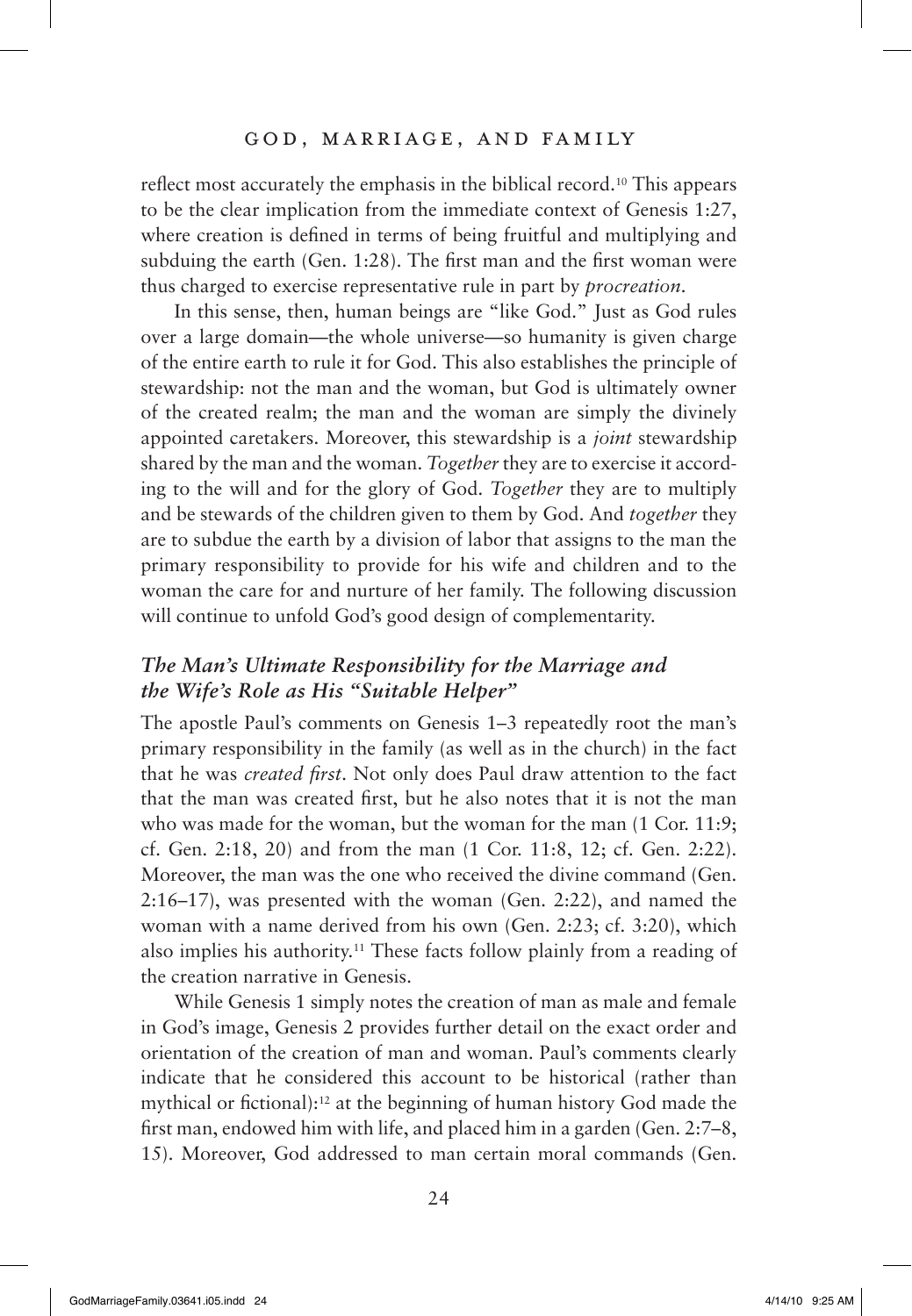2:16–17). Prior to the creation of the woman, the man had already begun exercising the divine mandate to subdue the earth, naming the animals (Gen. 2:19–20). In order to supply his need for companionship, God created the woman to be Adam's wife.

God's creation of Eve demonstrates that God's plan for Adam's marriage, as well as for all subsequent marriages, involves a *monogamous heterosexual* relationship.13 God only made *one* "suitable helper" for Adam, and she was *female*. What is more, it was *God* who perceived Adam's aloneness and hence created the woman. The biblical text gives no indication that Adam himself was even conscious of being alone or discontent in his singleness.14 Rather, God is shown to take the initiative in fashioning a compatible human companion for the man. For this reason it can truly be said that marriage is God's idea and that it was God who made the woman of his own sovereign will as a "suitable helper" for the man (Gen. 2:18, 20 niv).

But what is the force of the expression "suitable helper"? A contextual reading of the expression in its original setting suggests that, on the one hand, the woman is *congenial* to the man in a way that none of the animals are (Gen. 2:19–20; she is "bone of [his] bones and flesh of [his] flesh," Gen. 2:23), and, on the other hand, that the woman is placed alongside the man as his *associate* or *assistant*. On a personal level, she will provide for the man's need for *companionship* (Gen. 2:18). In relation to God's mandate for humanity to be fruitful and multiply and to fill the earth and subdue it (Gen. 1:28), the woman is a suitable partner both in *procreation* (becoming "one flesh" with him [Gen. 2:24]) and in the earth's *domestication* (Gen. 1:28: "And God blessed *them*. And God said to *them* . . . ").15 Her role is distinct from the man's, yet unique and exceedingly significant. While assigned to the man as his "helper" and thus placed under his overall charge, the woman is his partner in ruling the earth for God.

Those denying female subordination as being rooted in the creative order point to the fact that the term "helper" (Heb. *ezer*) in the Old Testament is repeatedly applied to none less than God himself (Ex. 18:4; Pss. 20:2; 33:20; 70:5; 115:9–11; 121:1–2; 146:5). If God, who is clearly not subordinate to anyone, is called "helper," it is argued, how can it be maintained that the term in and of itself establishes the woman's subordination to the man?16 Indeed, if the issue were that of *essential* or *ontological* subordination, as to a difference in the nature of a woman's humanity, such would seem to be excluded.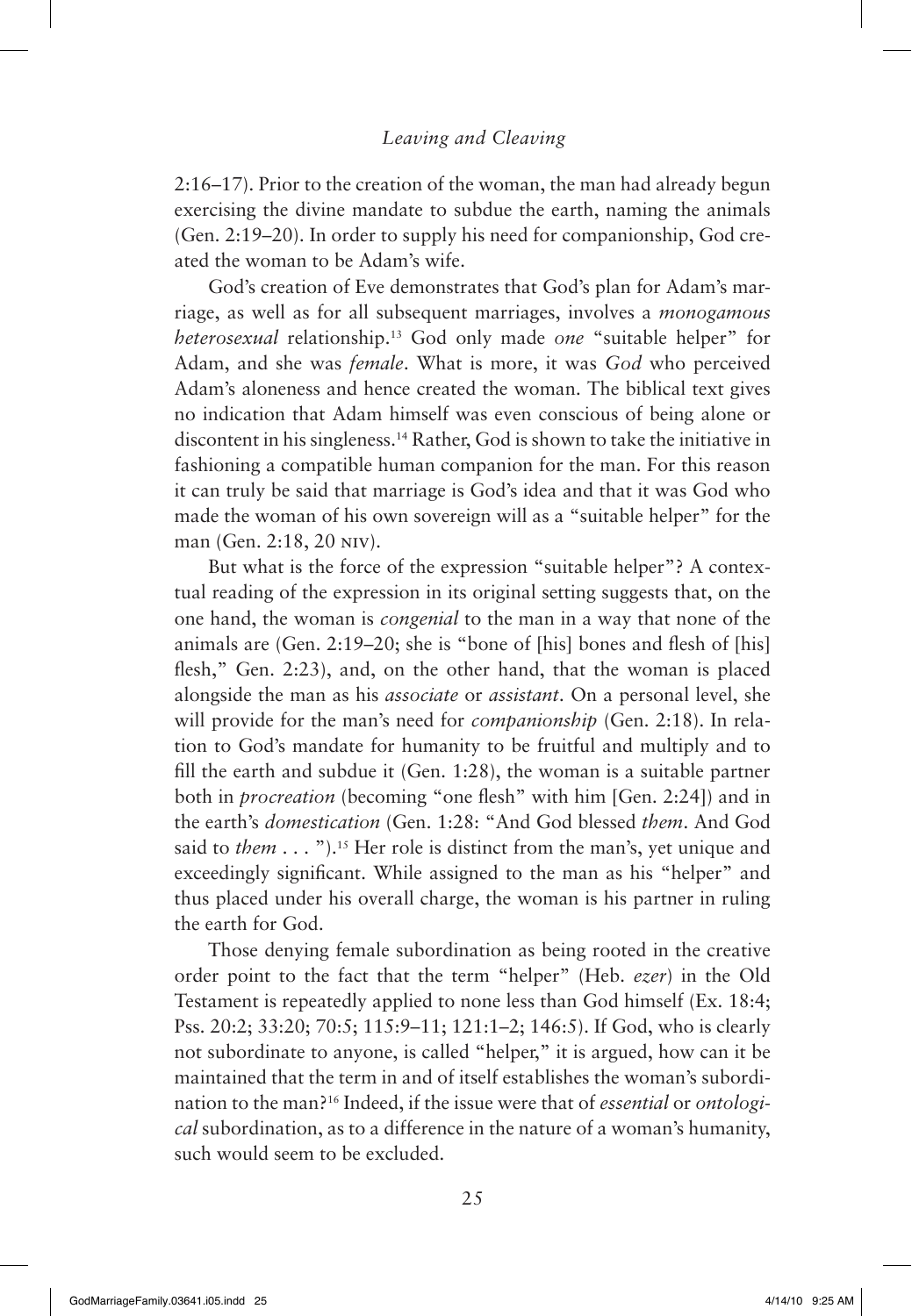If the question is one of *functional* subordination in terms of *role distinction*, however, the mere application of the expression "helper" to God in the Old Testament does not obviate the woman's subordination to the man in terms of being his "helper."17 Rather, all that these instances prove is that God, as humanity's "helper," may at times choose to subordinate himself and his own interests to those of human beings by caring for them, providing for them, and so on. This does not affect his divinity, however, just as Jesus' divinity was not diminished by his incarnation.18 Neither is the Holy Spirit's divinity compromised by his service to and indwelling of flesh-bound human beings.

Moreover, in the case of the woman, Genesis 2 does not teach that she may merely *act* as the man's "helper" when she so chooses but rather that serving as the man's "helper" sums up her very reason for existence in relation to the man. Being the man's "helper" is the purpose for which the woman was created, as far as her wifely status is concerned (as a human being, of course, who shares in the image of God, the woman, like the man, is created to bring glory to God and to serve him, but she is to do so within the God-ordained parameters of the husband-and-wife relationship as far as marriage is concerned). Countercultural as that may sound, this is the message of Genesis 2 confirmed by New Testament apostolic interpretation.19 Also, the woman is described as a "suitable" helper. In context, this distinguishes her from all the other creatures named by the first man, who were all judged unsuitable complements for him. By contrast, the woman is equal to the man in kind, a fellow human being (cf. Gal. 3:28; 1 Pet. 3:7); yet she is also different, the man's "helper" (cf. Eph. 5:22).

That this designation is nonreversible is indicated by the fact that nowhere is the man called the woman's "helper." Thus equality and distinctness, complementarity and submission/authority must be held in fine balance. The man and the woman are jointly charged with ruling the earth representatively for God, yet they are not to do so androgynously or as "unisex" creatures, but each as fulfilling their God-ordained, genderspecific roles. Indeed, since these functional differences are part of the Creator's design, it is only when men and women embrace their Godordained roles that they will be truly fulfilled and that God's creational wisdom will be fully displayed and exalted.<sup>20</sup>

#### *The Fall of Humanity and Its Consequences*

The fall witnesses a *complete reversal of the roles* assigned by God to the man and the woman. Rather than God being in charge, with the man, helped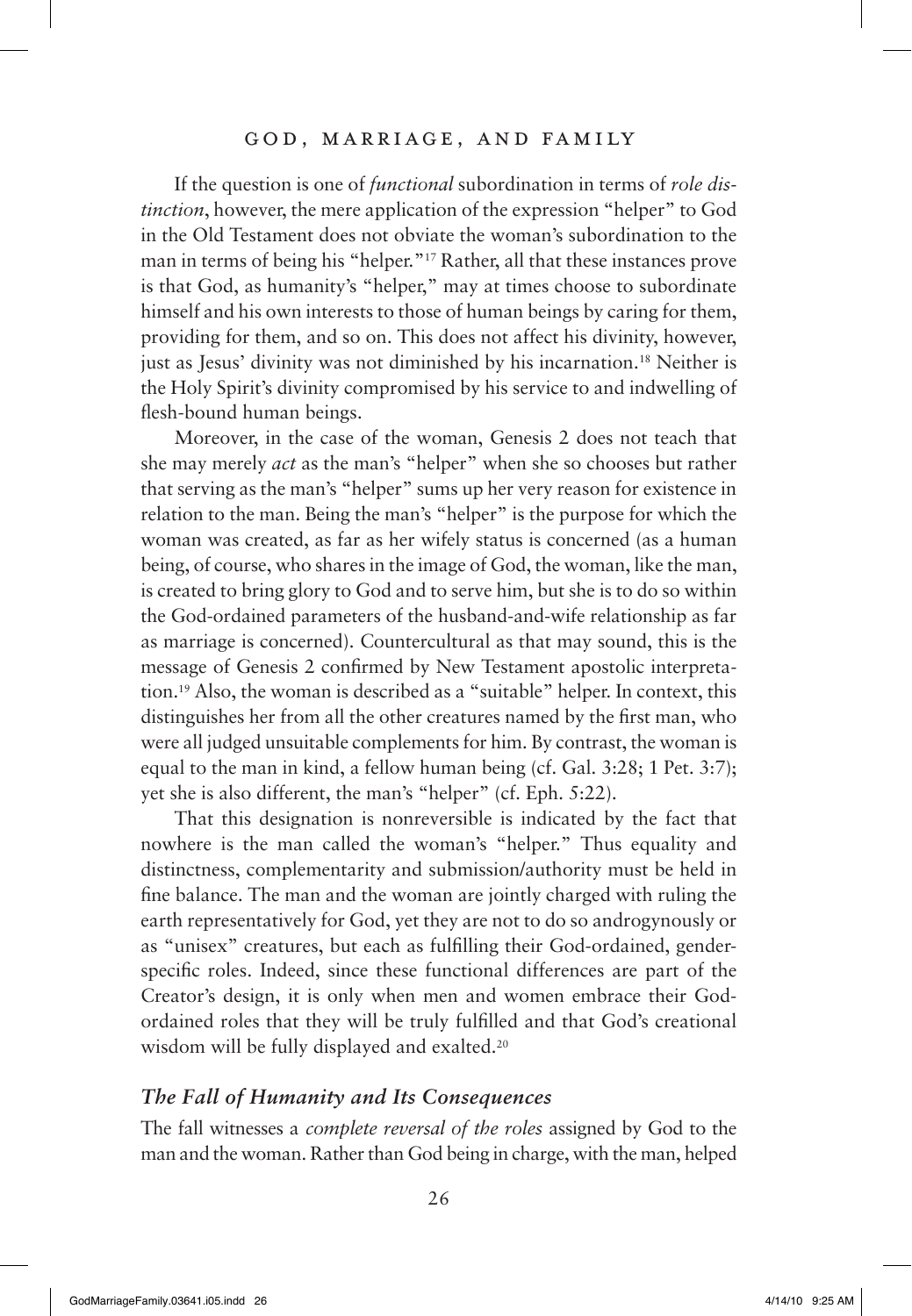by the woman, ruling creation for him, a complete reversal takes place: Satan, in the form of a serpent, approaches the woman, who draws the man with her into rebellion against the Creator. This does not necessarily imply that the woman is somehow more susceptible to temptation than the man.<sup>21</sup> It does indicate, however, that God's plan for the man and the woman is to have the man, not the woman, assume ultimate responsibility for the couple, extending leadership and protection to his female counterpart. Thus the man, by his absence, or at least acquiescence (Gen. 3:6: "her husband . . . with her"; cf. Gen. 3:17), shares in the woman's culpability; and she, by failing to consult with her God-given protector and provider, fails to respect the divine pattern of marriage. In the end, it is the *man*, not the woman, who is primarily held responsible for the rebellious act (Gen. 3:9; cf. Gen. 3:17; Rom. 5:12–14), though the consequences of the fall extend to the man and the woman alike, affecting their respective primary spheres.<sup>22</sup>

In the case of the woman, recriminations ensue in the realm of childbearing and the relationship with her husband. Regarding childbearing, the woman will experience physical pain. As far as the woman's relationship with her husband is concerned, loving harmony will be replaced by a pattern of struggle in which the woman seeks to exert control over her husband who responds by asserting his authority—often in an ungodly manner by either passively forcing her into action or actively dominating her (Gen. 3:16; cf. 4:7).23 The man, in turn, will henceforth have trouble in fulfilling God's command to subdue the earth (cf. Gen. 1:28). He must extract the fruit of the land from thorns and thistles and eat his bread by the sweat of his brow (Gen. 3:17–19). In the end, both the man and the woman will die (Gen. 3:19, 22).

In the closing verses of the third chapter of Genesis, God continues to provide for the human couple, clothing them (Gen. 3:21), and, more significantly, predicting a time when the woman's seed—the promised Messiah—will bruise the serpent's offspring on the head (Gen. 3:15, the so-called *protoevangelion*, i.e., the good news in seed form of a coming descendent of the woman who would overcome the power of Satan over humanity). In the meantime, however, the couple is expelled from the garden (Gen. 3:24) as a sign that their rebellion against the Creator had met with severe sanctions that would cast an ominous shadow on their marriage during their sojourn on earth from that time onward.

#### *Summary*

In our survey of Genesis 1–3 above we have seen how humanity was created in God's image to rule the earth for him (Gen. 1:27–28). We have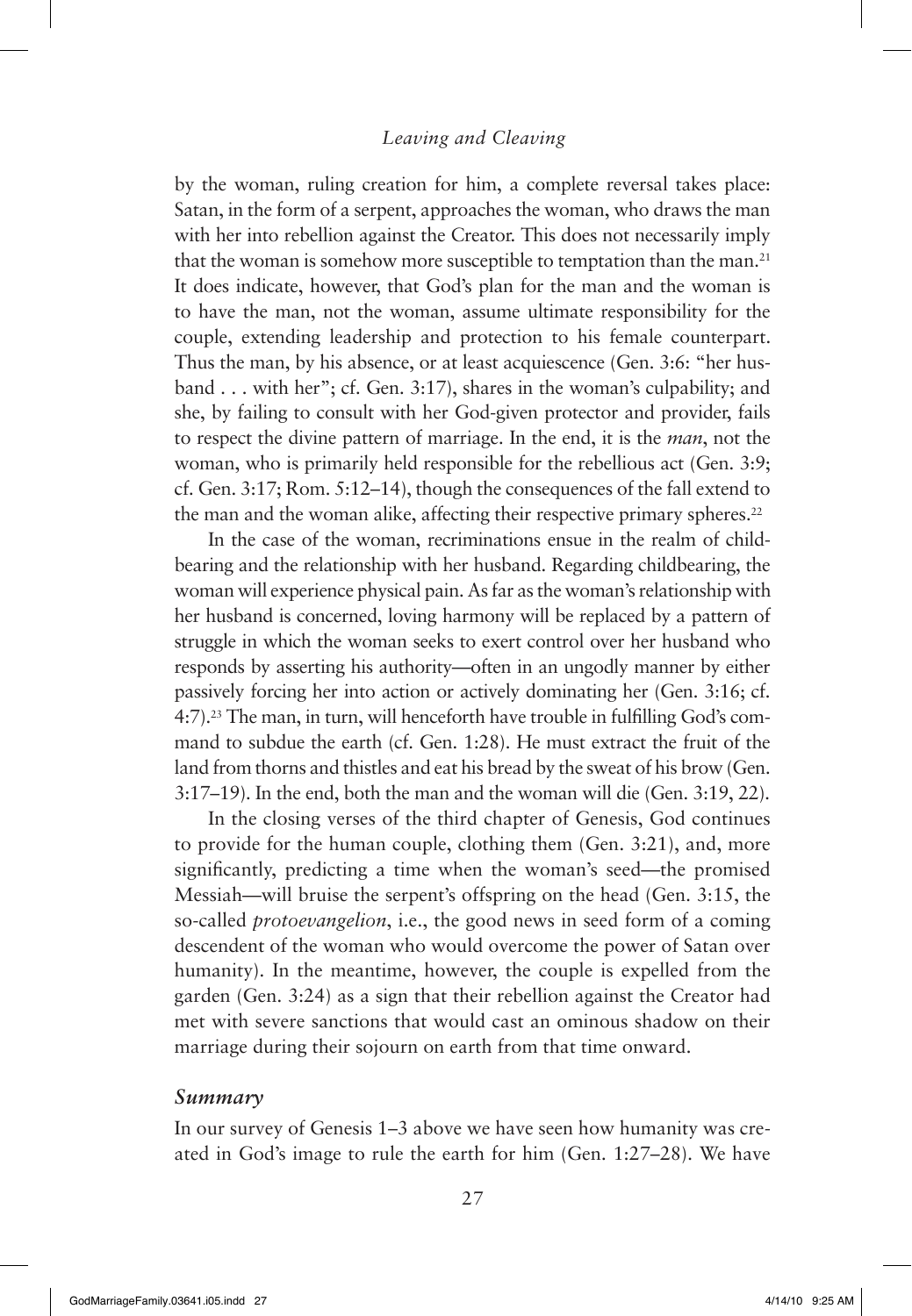also learned that God assigned to the man ultimate responsibility for the marriage (which is evident from several references in Genesis 2 and 3) and that he gave the woman to the man as his "suitable helper" (Gen. 2:18, 20 niv). Finally, we observed how the fall witnessed a complete reversal of the God-ordained pattern of relationships, with abiding, disastrous results overturned only through the coming and saving death of the Messiah.

As the following investigation will demonstrate, while the fall changed the marital relationship forever, God's ideal for marriage as articulated in Genesis 1 and 2 nonetheless continued to set the standard for the responsibilities and roles of husbands and wives toward each other in the subsequent history of humanity. However, although Scripture does attest to a significant number of God-honoring love relationships between men and women in Israel's history, it will be seen that, because of sin, the divine ideal of marriage was frequently subverted through polygamy, divorce, adultery, homosexuality, sterility, and a dilution of gender roles.

#### **DEVELOPMENTS IN THE HISTORY OF ISRAEL (PENTATEUCH, HISTORICAL, AND PROPHETIC BOOKS)**

In the following discussion, we will first look at the roles and responsibilities of husband and wife toward each other from the vantage point of Old Testament Israel subsequent to the fall. The importance of the creation narrative in the life of ancient Israel will become apparent in the way in which it continues to set the standard in the *rest of the Pentateuch and the Old Testament historical and prophetic books*. After this, we will discuss several ways in which Old Testament Israel compromised God's ideal for marriage: polygamy, divorce, adultery, homosexuality, sterility, and the erosion of gender distinctions. Hence the state of marriage and the family in much of Old Testament Israel presents itself as in great need of redemption and restoration in the Messiah, which will be discussed in the following chapter.

#### *Marital Roles according to the Old Testament*

Even subsequent to the fall, God's creation design for marriage continues to provide the norm and standard for God's expectations for male-female relationships. Based on the foundational treatment of Genesis 1 and 2, subsequent chapters of the Hebrew Scriptures provide information on the roles and responsibilities of husbands and wives toward each other. While, as will be seen further below, the reality often fell short of the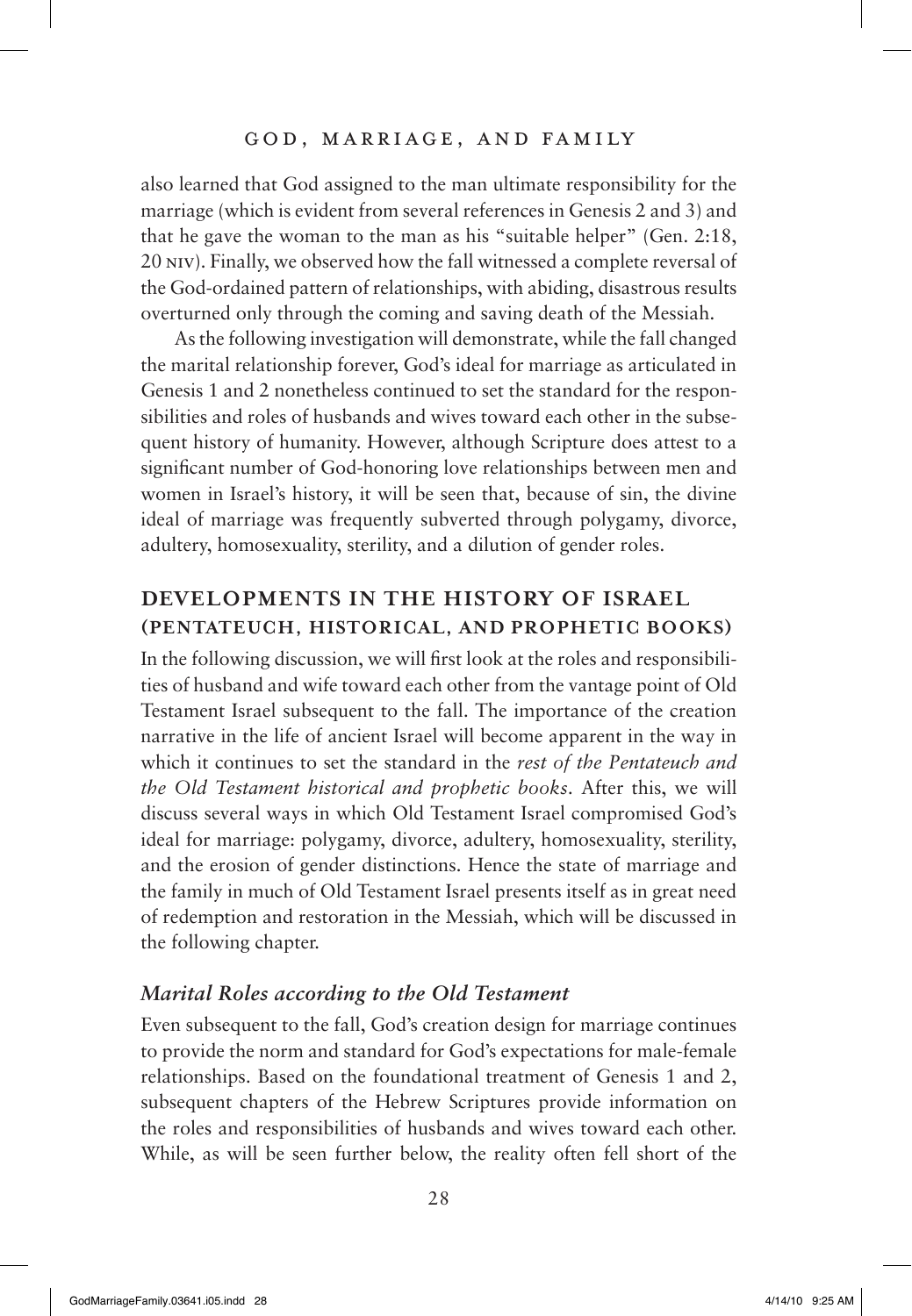ideal, this does not alter the fact that the standards that were in place for Old Testament couples and believers were grounded in the pre-fall ideal.

#### **The Role and Responsibilities of Husbands toward Their Wives**

The Old Testament does not contain an explicit "job description" for husbands. Nevertheless, it is possible to infer some of the major responsibilities of husbands toward their wives from various portions of the Hebrew Scriptures. Among these are the following: (1) to love and cherish his wife and to treat her with respect and dignity; (2) to bear primary responsibility for the marriage union and ultimate authority over the family; (3) to provide food, clothing, and other necessities for his wife. We will briefly develop each of these areas of responsibility in the following discussion.

First, then, a man is to *love and cherish his wife and to treat her with respect and dignity*. From Genesis 1 and 2 (which we have already discussed at some length) it is apparent that the woman, like the man, is created in God's image and is charged to fill and subdue the earth together with him (Gen. 1:27–28). As his "suitable helper" and partner in filling the earth and subduing it, and as his complement provided by God, she is worthy of full respect and dignity and is to be cherished as his trusted companion and friend. As the foundational creation narrative stipulates, in order to be united to his wife a man is to leave his father and mother and hold fast to his wife, and they will establish a new family unit (Gen. 2:24). Part of their marital union will be the procreation of offspring (Gen. 1:28).<sup>24</sup>

Second, from the man's creation prior to the woman, later biblical writers (such as Paul, cf. 1 Cor. 11:8–9) rightly infer that his is the *primary responsibility for the marriage union and ultimate authority over his family* including his wife. This is borne out also by several other indicators in the opening chapters of Genesis, including the man's already engaging in his task of subduing the earth by naming the animals prior to the creation of the woman (Gen. 2:19–20); the fact that the man was the recipient of God's command to keep the garden of Eden and not to eat from the tree of the knowledge of good and evil (Gen. 2:15–17); and the man's naming of the woman (Gen. 2:23). It may also be inferred from God calling the man, rather than the woman, to account for humanity's sin, even though it was the woman who sinned first (Gen. 3:9). While the fall distorted the way in which men exercised their headship in subsequent generations (Gen. 3:16b), men were not to avoid their God-given responsibility to be in charge of their marriage and family and all that this entailed.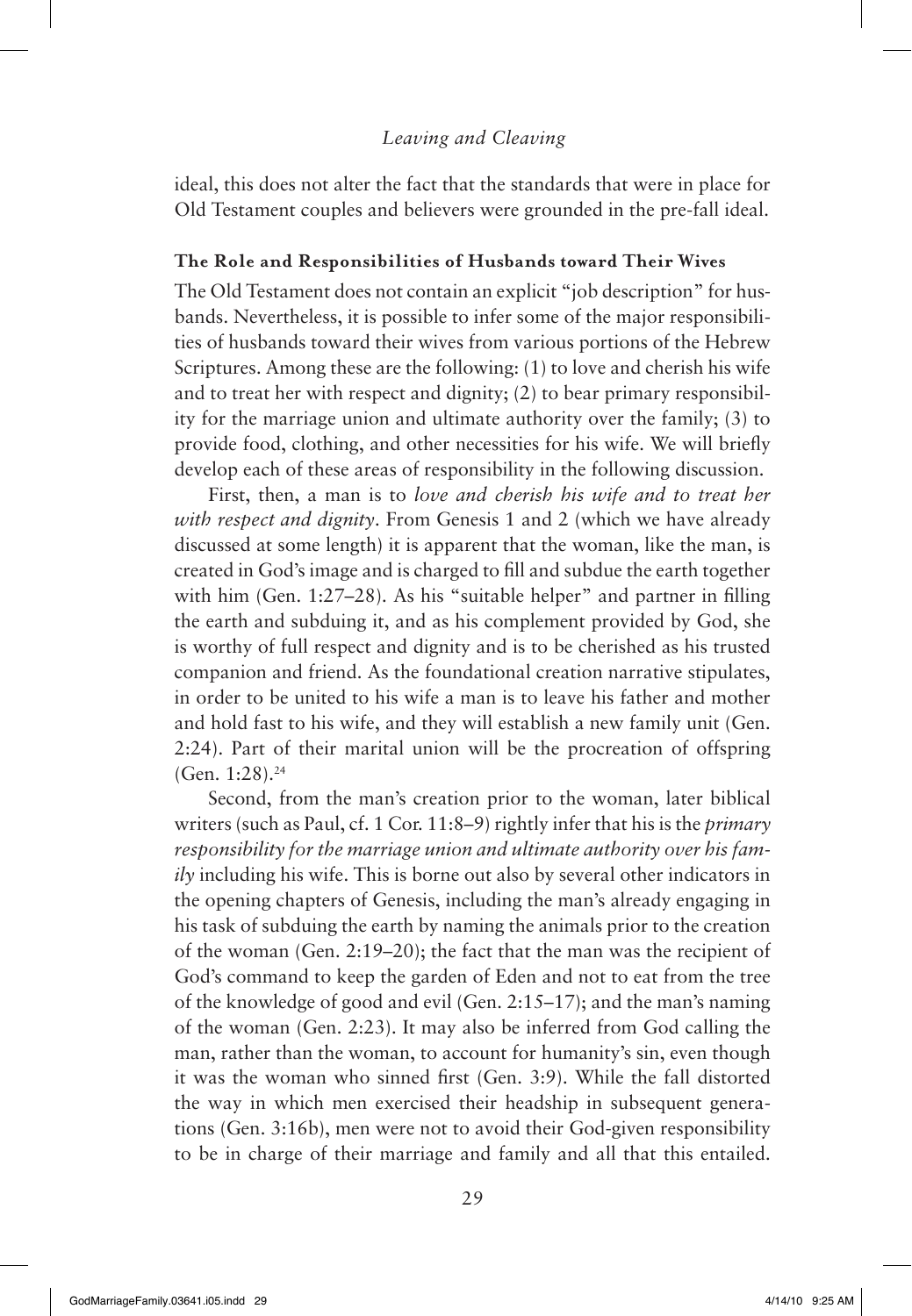The man's primary responsibility and ultimate authority is consistently seen in the Old Testament pattern of male heads of households, a system which is commonly called "patriarchy" but which is better described as "patricentrism."25

Third, a husband was to *provide his wife with food, clothing, and other necessities.* While the context is that of a man's responsibilities toward concubines or slave wives, the most paradigmatic discussion of the husband's duties in this regard is found in Exodus 21:10, which was the subject of extensive rabbinic discussion and interpretation.<sup>26</sup> This passage stipulates that, "If he [the man] takes another wife to himself, he shall not diminish her *food*, her *clothing*, or her *marital rights*."27 According to this passage, the husband's obligations toward his wife (and concubines or slave girls) are delineated as involving the provision of food, clothing, and marital rights respectively.28 This circumscribes the husband's responsibility to provide his wife with peace, permanence, and security (Ruth 1:9 speaks of "rest").29

#### **The Role and Responsibilities of Wives toward Their Husbands**

Wives' roles and responsibilities toward their husbands were considered to be essentially threefold in: (1) presenting her husband with children (especially male ones); (2) managing the household; and (3) providing her husband with companionship.

Regarding the first wifely duty, that of *presenting her husband with children* (particularly sons), people in ancient times married in order to have children. In keeping with the belief that fathers lived on in their children, bearing a child was considered to be an act performed by a wife for her husband.<sup>30</sup> Bearing a son was the noblest contribution a wife could make to her husband and her household. Failure to do so, on the other hand, was viewed as a disgrace. Hence, in the book of Genesis we see that Rachel is desperate that she has not yet borne Jacob any children, and when God later enables her to conceive, she interprets this as God having taken away her reproach (Gen. 30:1, 23).<sup>31</sup>

Second, wives were to *manage their household*, fulfilling the divine mandate of keeping the garden of Eden prior to the fall of humanity (Gen. 1:28; cf. 2:15). The wife's responsibilities in ancient Israel in this regard included cooking, clothing the family, tending the garden, and harvesting grain (*m. Ketub.* 5:5).32 Yet while there was a general division of labor along those lines, the boundaries were not rigid, and some of these activities were not limited exclusively to women. Hence, Abraham (Gen.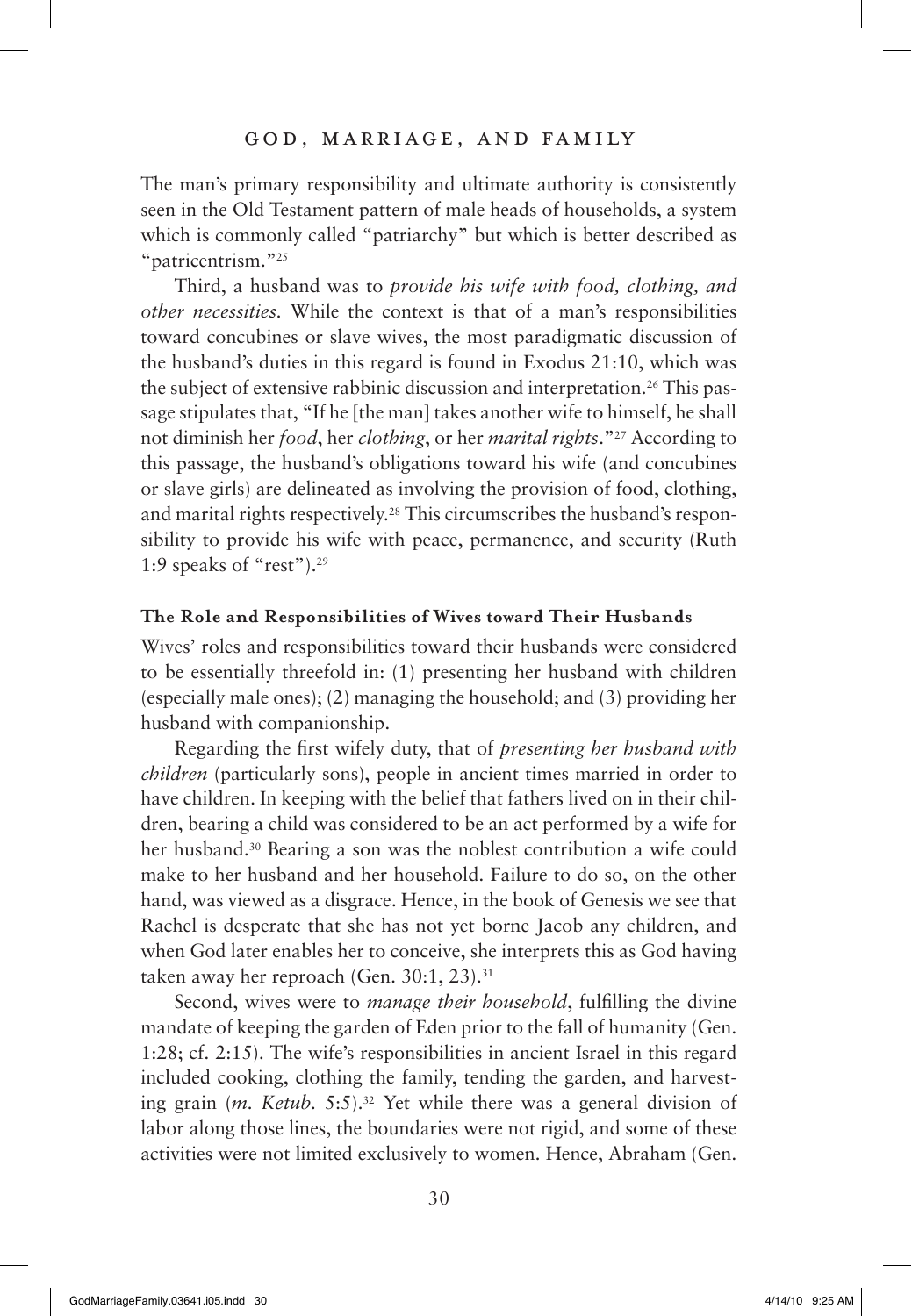18:1–8), Lot (Gen. 19:3), and Esau (Gen. 27:30–31) all are shown to be involved in meal preparations in the Old Testament. Wives also were to supervise household servants involved in domestic chores. We will discuss the example of the Proverbs 31 woman, which features many of these roles and responsibilities, in greater detail below.

Third, in keeping with God's original purpose for creating her (cf. Gen. 2:18), the wife was to *provide companionship* for her husband. While legally his subordinate, ideally the wife served as her husband's confidante and trusted friend (cf. Mal. 2:14). The mutual trust and intimacy characteristic of an ideal marriage is celebrated in the Song of Solomon (e.g., 2:16; 6:3; 7:10) which will be further discussed below.

**The Different Ways in Which God's Ideal for Marriage in Genesis 2:24 Was Compromised in the History of Israel**

| <b>BIBLICAL</b><br><b>TERMINOLOGY</b>                | <b>CREATION</b><br><b>IDEAL</b>                 | <b>HISTORY</b><br><b>OF ISRAEL</b>                               |
|------------------------------------------------------|-------------------------------------------------|------------------------------------------------------------------|
| "a man his wife"                                     | Monogamy                                        | Polygamy                                                         |
| "hold fast"                                          | Durability<br>Fidelity                          | Divorce<br>Adultery                                              |
| "a man $\dots$ his wife $\dots$<br>become one flesh" | Heterosexuality<br>Fertility<br>Complementarity | Homosexuality<br>Sterility<br>Dilution of<br>gender distinctions |

#### *Violations of Various Components of God's Ideal for Marriage in Ancient Israel*

We now turn to a discussion of several ways in which God's ideal for marriage as articulated in Genesis 1 and 2 was compromised in the history of Israel. Specifically, we will discuss six such violations of God's ideal for marriage, in each of which a sinful pattern compromised an essential element of the creation paradigm: (1) polygamy (or, more precisely, polygyny) violated God's instituted pattern of marital monogamy; (2) divorce ruptured the durability and permanence of marriage; (3) adultery broke the sacred bond between a man and a woman pledged to marital fidelity; (4) homosexuality developed as an aberrant behavior rebelling against the Creator's design of heterosexual marriage; (5) sterility became a problem which rendered marital relationships devoid of the fertility characteristic of God's original pattern; and (6) the dilution of gender distinctions violated gender complementarity, an essential and foundational aspect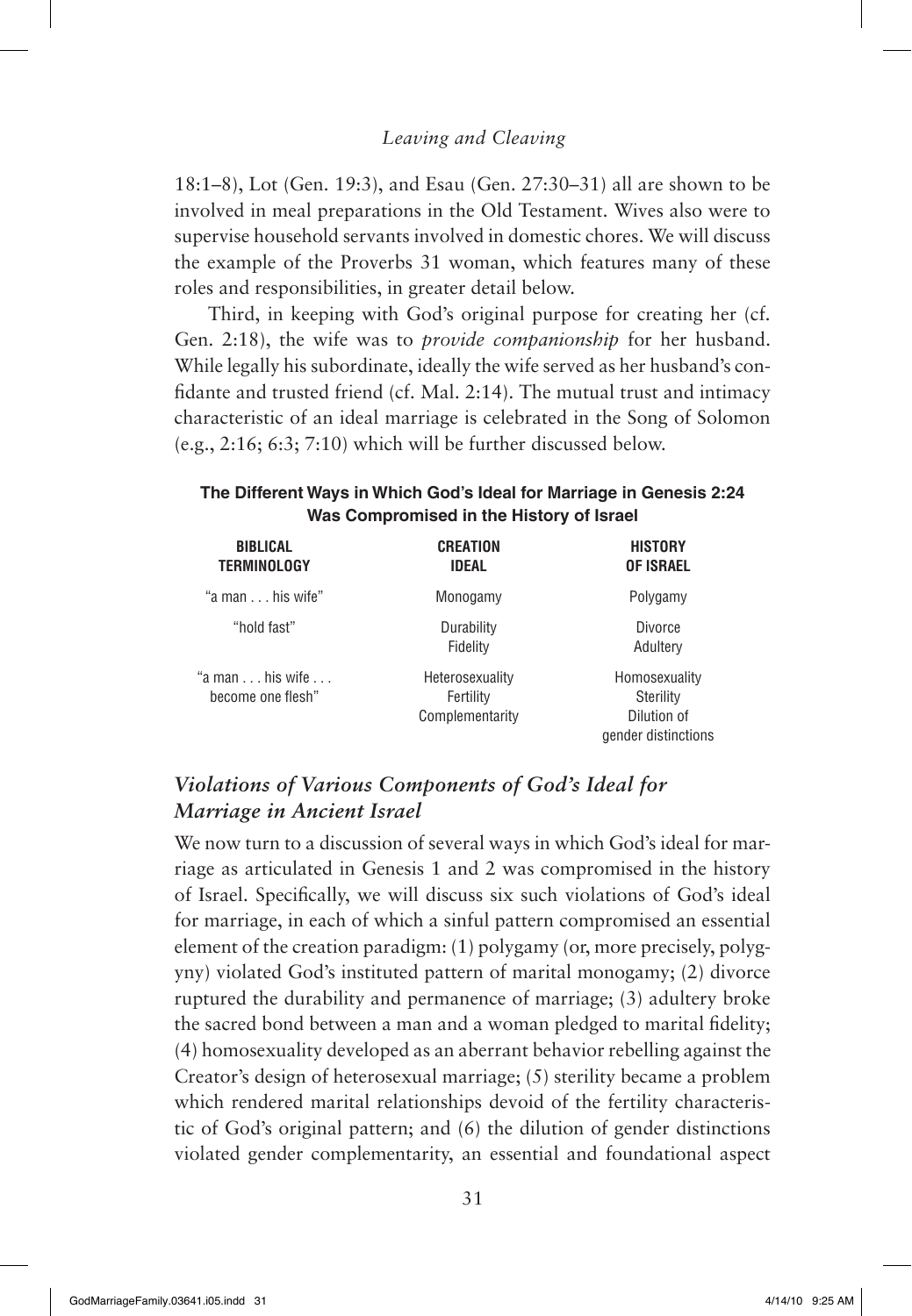of God's plan. We will discuss each of these violations of God's ideal for marriage in the history of Israel in turn.

#### **Polygamy**

The teaching of Genesis 1–3 that *monogamy* is a foundational part of God's design for marriage notwithstanding, the history of Israel witnesses repeated instances of polygamy.33 While it certainly was within the Creator's prerogative and power to make more than one wife for the man, God intentionally only made Eve, revealing to Adam his plan with the words, "A man [singular] shall leave his father and his mother and hold fast to his wife [singular], and they shall become one flesh" (Gen. 2:24).34

Indeed, one could argue that from a practical standpoint, perhaps God, especially in anticipation of the fall of humanity and the universal death that would ensue, *should* have provided the man with two or more wives. For what would have happened if Eve had died before having children, or had died in childbirth? Would the human race have perished? If God desired for the earth to be populated (Gen. 1:28), does not logic dictate that this could occur faster if Adam were provided with more than one or perhaps even a large number of wives? Yet, in spite of practical arguments such as these in favor of having more than one wife, the Creator's design is simple and clear: one woman for one man. This is the law of marriage established at creation.

As could be expected, though, after the fall of humanity, God's ideal of monogamy was not consistently upheld.35 Within six generations, barely after Adam had died, the Bible records that "Lamech took two wives" (Gen. 4:19), perhaps in his presumption seeking to obtain God's primeval blessing (cf. Gen. 1:28) by relying on his own devices—multiplying his wives. While polygamy was *never normative* among the followers of Israel's God, Scripture reveals that it was indeed a recurrent event.36 In fact, the Old Testament reports that a significant number of individuals in the history of Israel, including many patriarchs and kings, practiced polygamy (or, more precisely, polygyny, marriage to multiple wives),<sup>37</sup> though no instance of polyandry (a wife having more than one husband) is reported. In addition to Lamech, individuals who engaged in polygamy include prominent men such as Abraham (Gen. 16:3), Esau (Gen. 26:34; 28:9), Jacob (Gen. 29:30), Gideon (Judg. 8:30), Elkanah (1 Sam. 1:1–2), David (2 Sam. 3:2–5; 5:13), Solomon (1 Kings 11:3), Ahab (2 Kings 10:1), Jehoiachin (2 Kings 24:15), Ashur (1 Chron. 4:5), Rehoboam (2 Chron. 11:21), Abijah (2 Chron. 13:21), Jehoram (2 Chron. 21:14), Joash (2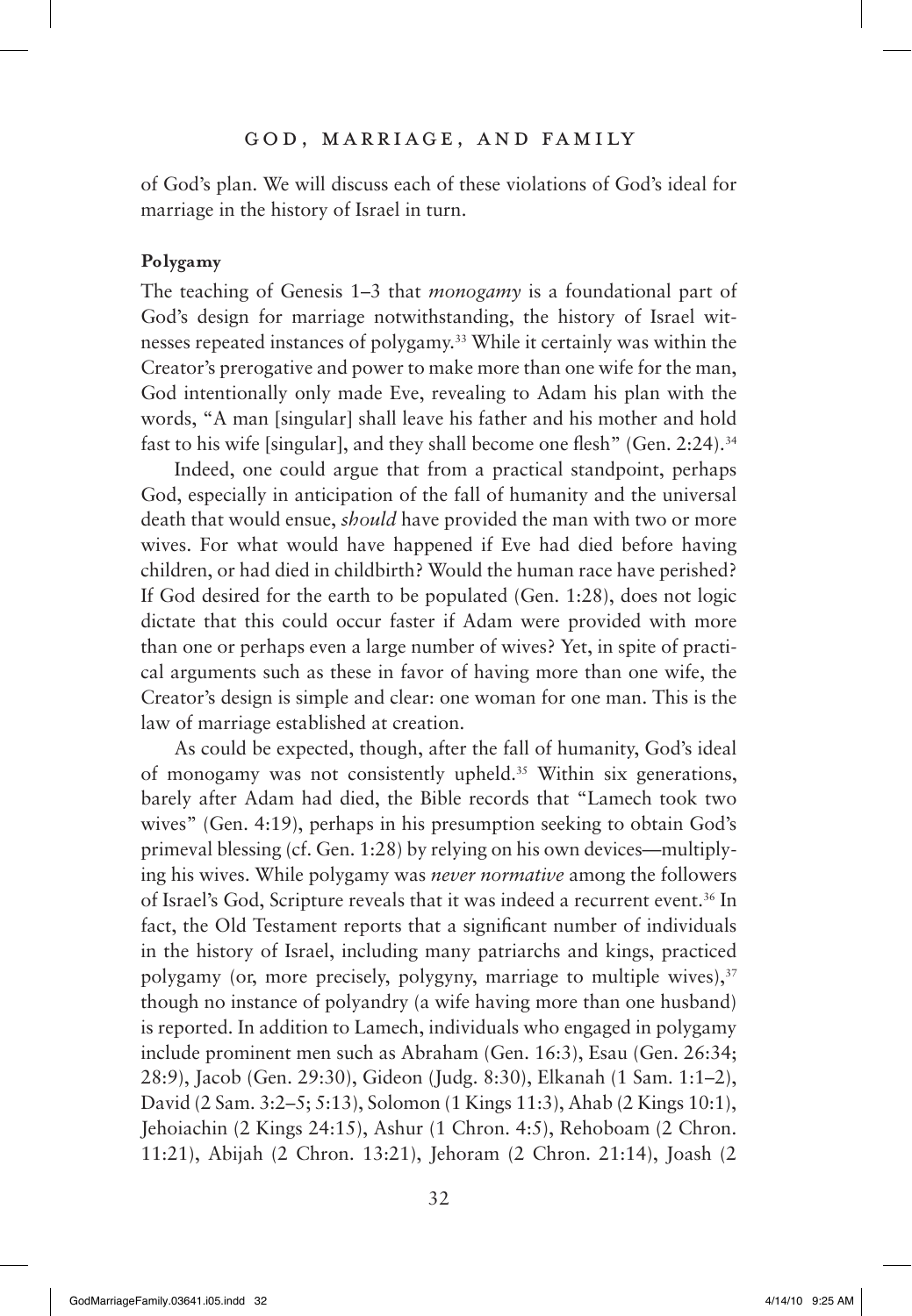Chron. 24:1–3), and Belshazzar (Dan. 5:2). Although no explicit rationale is given in Scripture by those who were polygamous, among other possible reasons, the practice was likely engaged in for financial increase and stability, as an expression of authority and power, and in order to increase the number of one's offspring.

While it is evident, then, that some very important individuals (both reportedly godly and ungodly) in the history of Israel engaged in polygamy, the Old Testament clearly communicates that the practice of having multiple wives was a departure from God's plan for marriage. This is conveyed not only in Scripture verses that seem univocally to prohibit polygamy (cf. Lev. 18:18; Deut. 17:17),<sup>38</sup> but also from the sin and general disorder that polygamy produced in the lives of those who engaged in the practice. For example, the Old Testament reports disruptive favoritism in the polygamous marriages of Jacob (Gen. 29:30), Elkanah (1 Sam. 1:4–5), and Rehoboam (2 Chron. 11:21). In addition, jealousy was a recurrent problem between the competing wives of Abraham (Gen. 21:9–10), Jacob (Gen. 30:14–16), and Elkanah (1 Sam. 1:6). Moreover, Scripture reports that Solomon's foreign "wives turned away his heart after other gods" (1 Kings 11:4), a violation of the first commandment, and David's multiple marriages led to incest and murder among his progeny.

In short, the Bible is clear that individuals in the history of Israel who abandoned God's design of monogamy and participated in polygamy did so contrary to the Creator's plan and ultimately to their own detriment.39 The sin and disorder produced by polygamy, then, is further testimony to the goodness of God's monogamous design of marriage as first revealed in the marriage of Adam and Eve in the garden of Eden. Not only is polygamy nowhere in the Old Testament spoken of with approval (though cf. Ex. 21:10–11; Deut. 21:15–17),<sup>40</sup> but many passages clearly uphold monogamy as the continuing ideal (e.g., Prov. 12:4; 18:22; 19:14; 31:10–31; Ps. 128:3; Ezek. 16:8).41

#### **Divorce**

Another component of God's design for marriage that Old Testament Israel regularly compromised is the *durability* of marriage. Although a later chapter of this volume will explore the topic of divorce in some detail, a few brief comments are in order here. The opening chapters of Genesis make clear that God designed marriage to be *permanent*. This is evident in the paradigmatic description of marriage in Genesis 2:24: "A man shall leave his father and his mother and *hold fast* to his wife,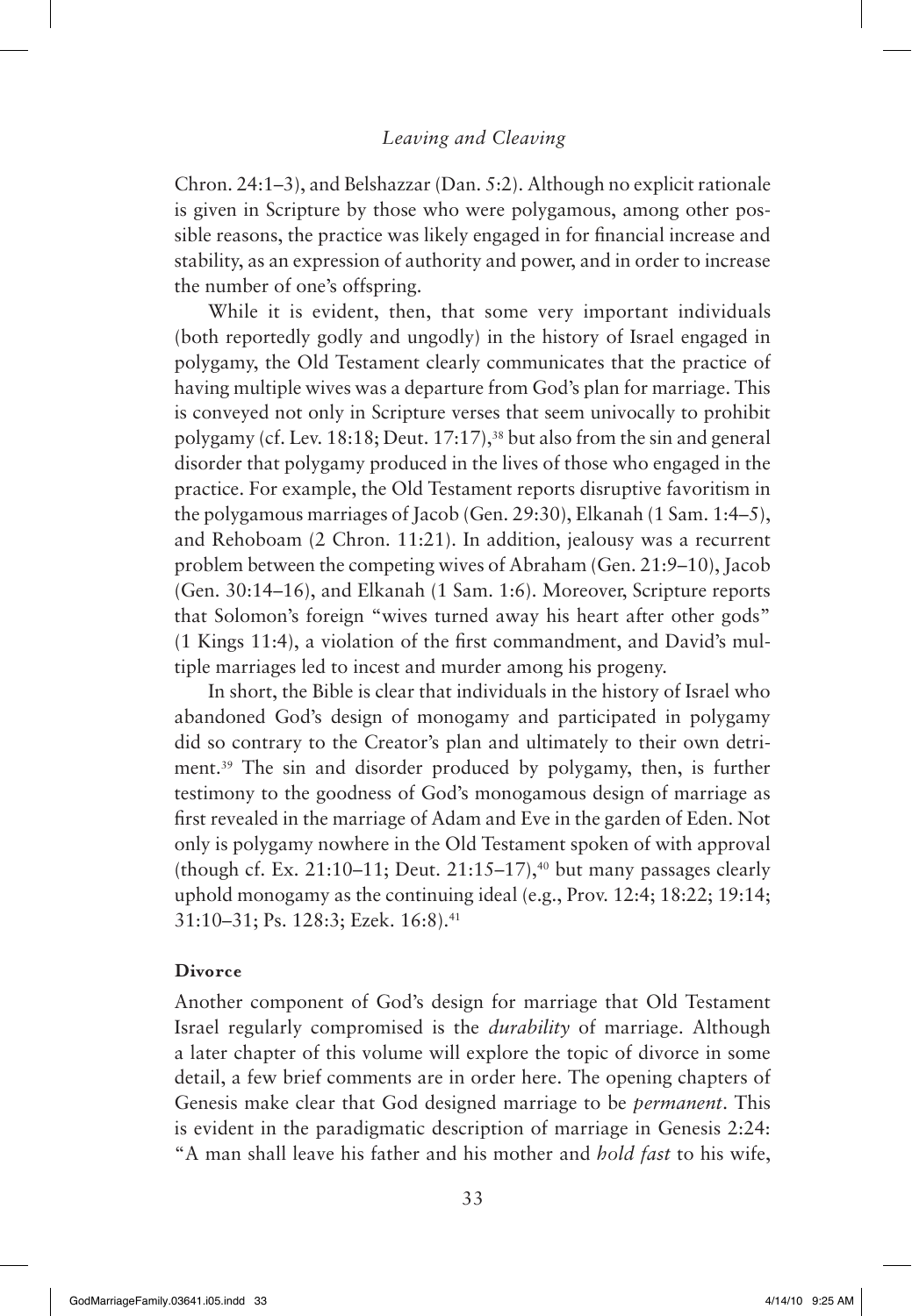and *they shall become one flesh.*" While there is some debate among scholars regarding the intricacies of what "holding fast" and "becoming one flesh" mean, there is no question that God designed marriage to be permanent.42

Just as in the case of other elements of the divine design for marriage, however, the Old Testament indicates that many did not respect that God's plan involved the durability of marriage. Indeed, divorce was a serious problem early on in the history of Israel. In the Mosaic code, it was stipulated that a priest could not marry a divorcée (even if she was not the guilty party; Lev. 21:7: "They shall not marry . . . a woman divorced from her husband, for the priest is holy to his God"; cf. Lev. 21:14). In an attempt to bridle sins stemming from divorce, Mosaic legislation prohibited a man from remarrying a woman whom he had divorced and who subsequently had married another man (even if her second husband had died, Deut. 24:1–4). The reason for this was that by her second marriage "she has been defiled" (Deut. 24:4), perhaps indicating that illegitimate remarriage after divorce amounts to adultery. Moreover, the Old Testament records several examples of divorces and attests to the general practice of divorce among the Hebrews (cf. Ezra 9–10; Neh. 13:23–31; Mal. 2:14–16).

Despite the presence of divorce in the history of Israel, however, the Old Testament confirms that durability continued to be a component of God's design for marriage. This can be seen in the fact that the Mosaic legislation seems specifically to *forbid* divorce if the wife was a virgin at the time the marriage was consummated (cf. Deut. 22:19, 29). In addition, it is evident that God does not approve of divorce, for the Old Testament on several occasions uses the analogy of divorce to describe Israel's spiritual apostasy (cf. Isa. 50:1; Jer. 3:8), and the prophet Malachi makes clear that God does not approve of divorce motivated by hatred (Mal. 2:16).43

#### **Adultery**

Another way in which God's ideal for marriage was compromised in the history of Israel was the occurrence of adultery.<sup>44</sup> While it could be argued that fidelity was Adam's only option, his lack of an opportunity to commit adultery does not diminish the fact that fidelity is an inherent component of God's pattern for marriage: "A man shall leave his father and his mother and *hold fast* to his wife, and they shall become one flesh" (Gen. 2:24). As with the principle of monogamy discussed above, however, after the fall of humankind the Old Testament reports that numerous individuals struggled with faithfulness to their marriage partners.<sup>45</sup>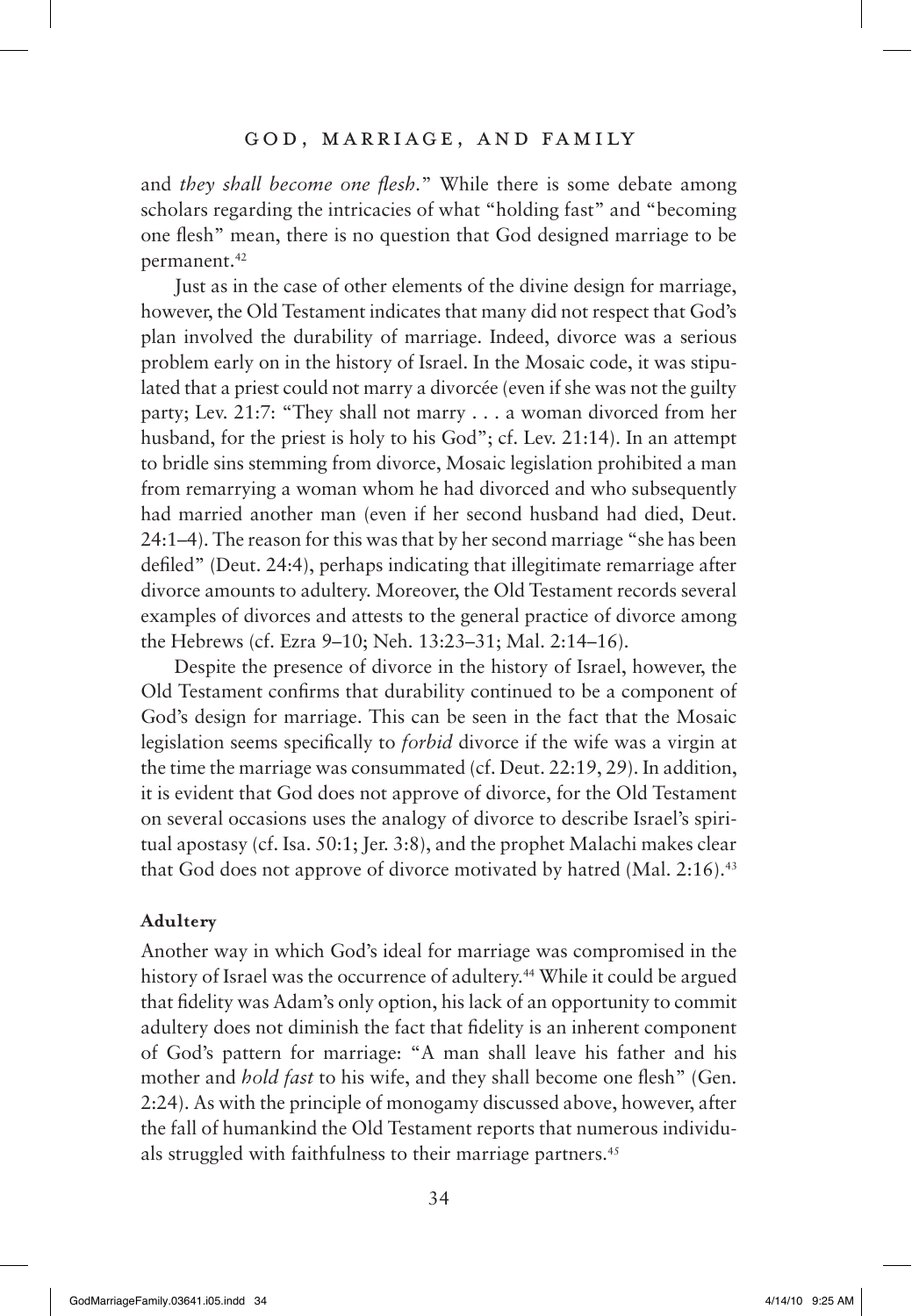Perhaps the best-known incident of adultery recorded in the Old Testament is David's adultery with Bathsheba and the consequent murder of her husband Uriah (2 Samuel 11). Other instances of marital infidelity abound in the history of Israel. In addition to all of the polygamous marriages discussed above (which in effect involved adultery against the first wife), there is Reuben's adultery with Bilhah (Gen. 35:22; cf. 49:3–4), the adultery of the Levite's concubine (Judg. 19:1–2), Hosea's wife Gomer's adultery (Hos. 3:1), and the adultery committed by a host of other unnamed Israelites at which God took offense (Jer. 3:2; 5:7–8; 7:9–10; 23:10; Ezek. 22:11; 33:26; Hos. 4:2; 7:4). Moreover, the Old Testament reports a number of individuals who engaged in sexual sins that likely involved adultery, such as Gilead, the father of Jephthah (Judg. 11:1), or Eli's sons Hophni and Phineas (1 Sam. 2:22).

In addition, the book of Genesis records several occasions of nearadultery, which would have been actual adultery had not the Lord providentially intervened, including Abimelech with Sarah (Gen. 20:2–18), Abimelech with Rebekah (Gen. 26:7–9), and Joseph with Potiphar's wife (Gen. 39:7–12). All of these accounts communicate the fact that God's ideal of fidelity within marriage was often not upheld in Old Testament times.

Despite these instances of adultery or near-adultery in the history of Israel, however, the Old Testament reiterates in numerous places the fact that God's ideal for marriage is *fidelity*. For instance, the seventh commandment directed God's people in no uncertain terms, "You shall not commit adultery" (Ex. 20:14; Deut. 5:18). The sexual laws in the Holiness Code plainly stipulated, "You shall not lie sexually with your neighbor's wife" (Lev. 18:20), setting the penalty for adultery as death (Lev. 20:10; cf. Num. 5:11–31; Deut. 22:22).46 Moreover, the book of Proverbs repeatedly classifies adultery as both foolish and dangerous (Prov. 2:16–19; 5:3–22; 6:32–33; 7:5–23; 9:13–18; 22:14; 23:27–28; 30:20).

What is more, the Lord frequently used the analogy of physical adultery to depict his displeasure over the spiritual adultery of Israel when they departed from him, their first love, in order to pursue other gods (Jer. 3:8–9; Ezek. 16:32, 38; Hos. 1:1–3:5). In short, then, although many in the history of Israel did not adhere to God's design of fidelity within marriage, the Old Testament is clear that the Lord's standard did not change. God expected his people to be faithful—both to their spouse and to him—and was clearly offended when they were not.47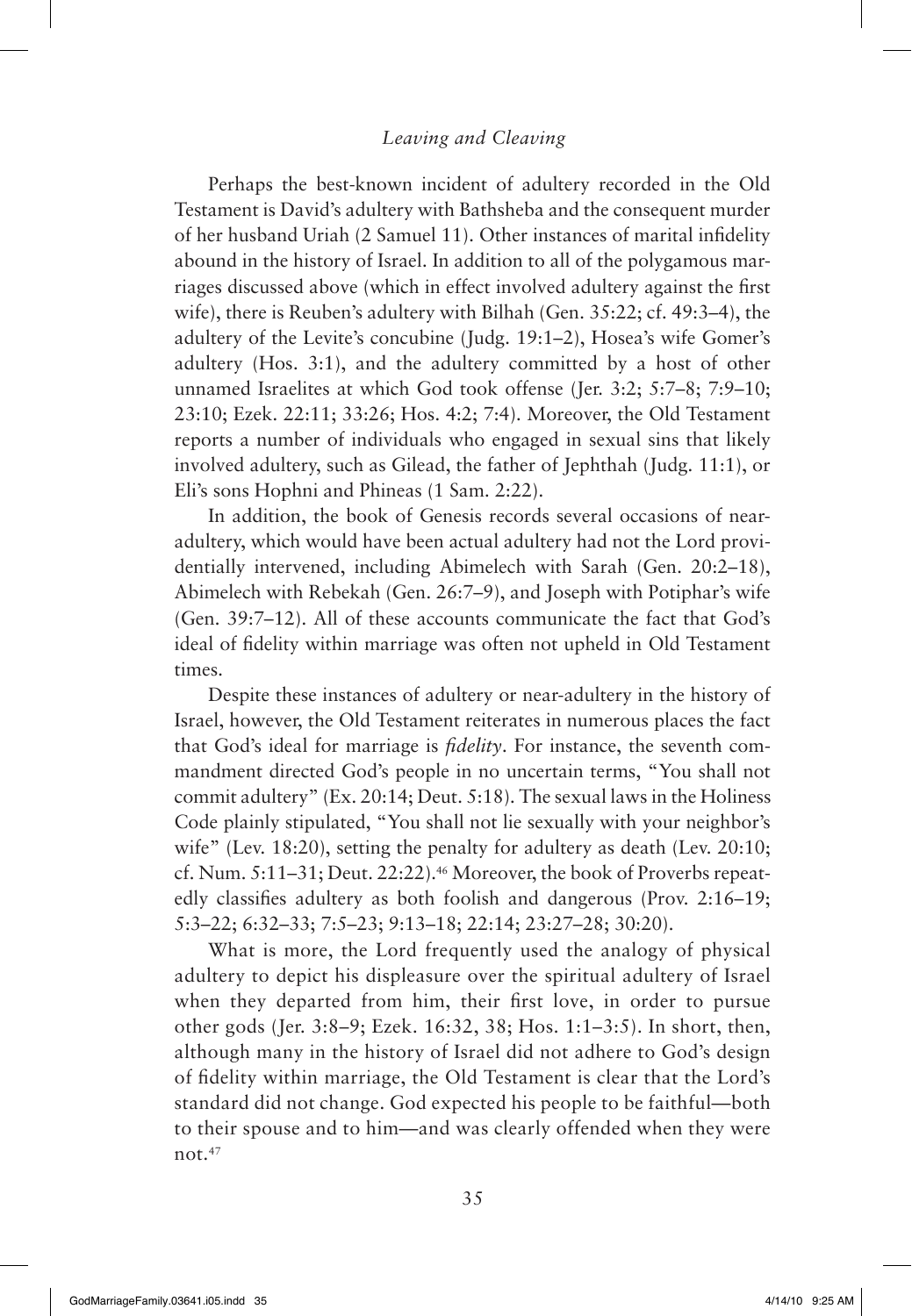#### **Homosexuality**

*Heterosexuality* is an unequivocal component of the Creator's design for marriage. Yet after the fall of humanity, the Old Testament indicates that the principle of heterosexuality was often violated through samesex relations. Examples include many of the inhabitants of the cities of the plain, Sodom and Gomorrah (Gen. 19:1–29), the Gibeonites in the days of the judges (Judg. 19:1–21:25), as well as numerous other unnamed lawbreakers in the history of Israel (1 Kings 14:24; 15:12; 22:46; 2 Kings 23:7; Job 36:14). In spite of these offenses, however, the Old Testament makes clear that the principle of heterosexuality, established at creation, continues to be an integral part of God's design for marriage. This is testified to by the severity of the punishment prescribed for homosexuality—death (Lev. 20:13), by the presentation of heterosexuality as normative (Prov. 5:18–19; Eccles. 9:9; Song 1–8), and by the fate of individuals in the history of Israel who engaged in homosexual activity.

Since a later chapter of this book will look at homosexuality in detail, it is not necessary to engage in a full analysis of the topic here. However, a few brief comments are in order. The idea of a homosexual marriage is not only contrary to specific biblical injunctions concerning same-sex intercourse (cf. Lev. 18:22; 20:13; Deut. 23:17) but also runs counter to the Creator's design for marriage. Heterosexuality—not homosexuality—is plainly in view in God's law of marriage: "A *man* [masculine] shall leave his father and his mother and hold fast to his *wife* [feminine], and they shall become one flesh" (Gen. 2:24). What is more, this is the only possible arrangement for marriage, as the Creator has commanded and expects married couples to "be fruitful and multiply and fill the earth" (Gen. 1:28).

Since homosexuality involves same-sex intercourse that cannot lead to procreation, it is unnatural and cannot logically entail the possibility of marriage. Indeed, even among the animals, the writer of Genesis repeatedly notes that God made each species male and female, "according to their kinds," for the express purpose of procreation (Gen. 1:21, 24, 25). Moreover, since an aspect of humanity's representative rule over and subduing of the earth for God is procreation (Gen. 1:27–28), yet procreation is impossible between two males or two females, homosexuality militates not only against God's design for marriage but against his created order as well.